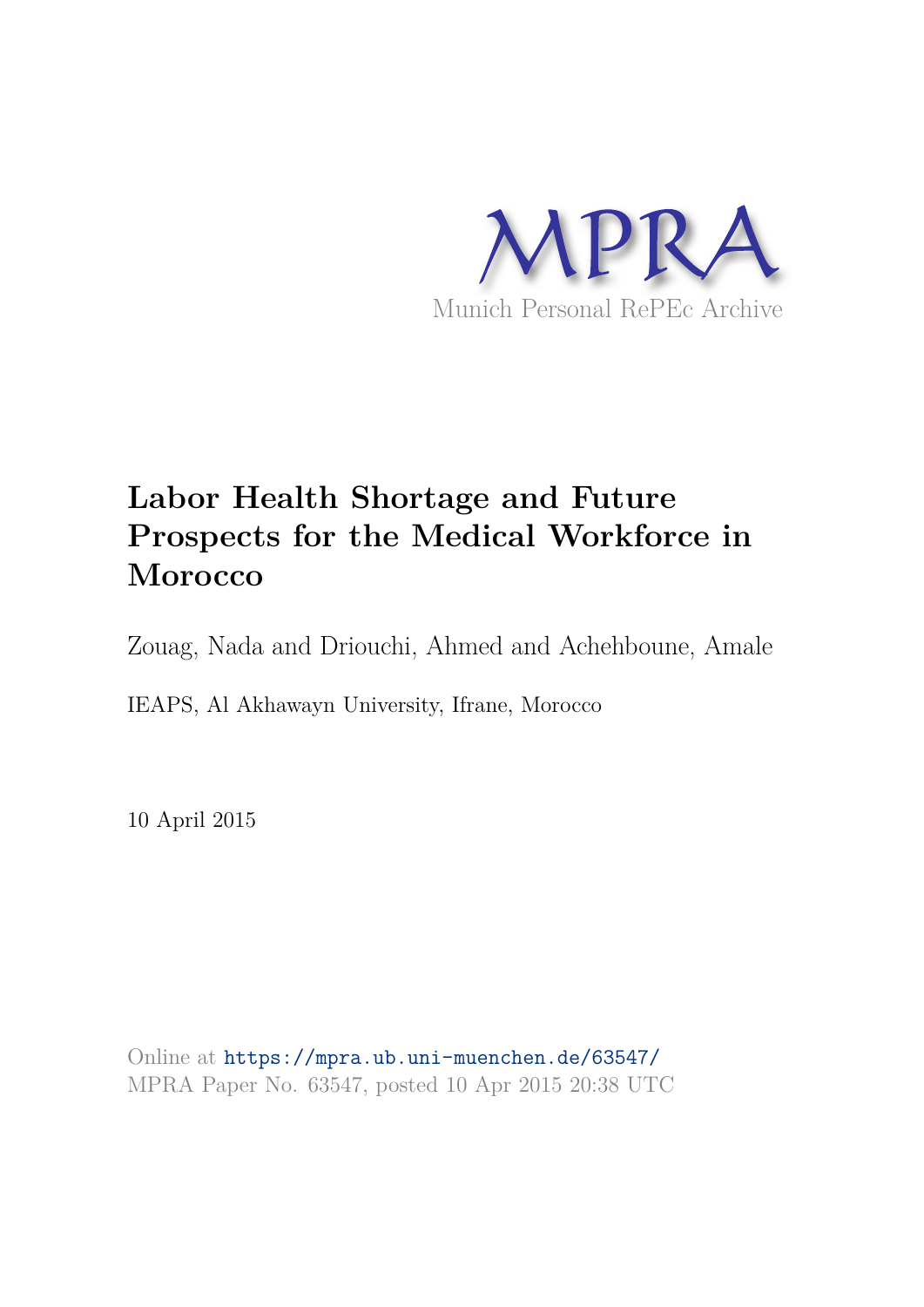## **Labor Health Shortage and Future Prospects for the Medical Workforce in Morocco**

By:

Nada Zouag, Ahmed Driouchi  $\mathcal{R}_{\mathcal{L}}$ Amale Achehboune IEAPS, Al Akhawayn University, Ifrane, Morocco

### **Abstract**

This paper looks at the current situation of health deficits and shortages in Morocco with a focus on the roles of medical education and prospects for the health workforce for the period 2010-2030. The attained results from both trend description and simulations of patterns show major shortages relative to the needs. The existence of these trends appeals for further cooperation in the areas of health care through emphasis on medical education and research. These outcomes appear to be promising for the pursuit of satisfying the needs of a growing population and demand for health care.

Keywords: Morocco-Health Workforce-Simulations

### **Introduction**

This paper is a follow-up to the characterization and estimation of the health workforce over the period 2010-2030 (Zouag and Driouchi, 2014) that is a chapter in the book by Driouchi (2014). The current paper starts with the characterization of the situation of health care in Morocco in terms of demand, supply with emphasis on the role of medical education in providing the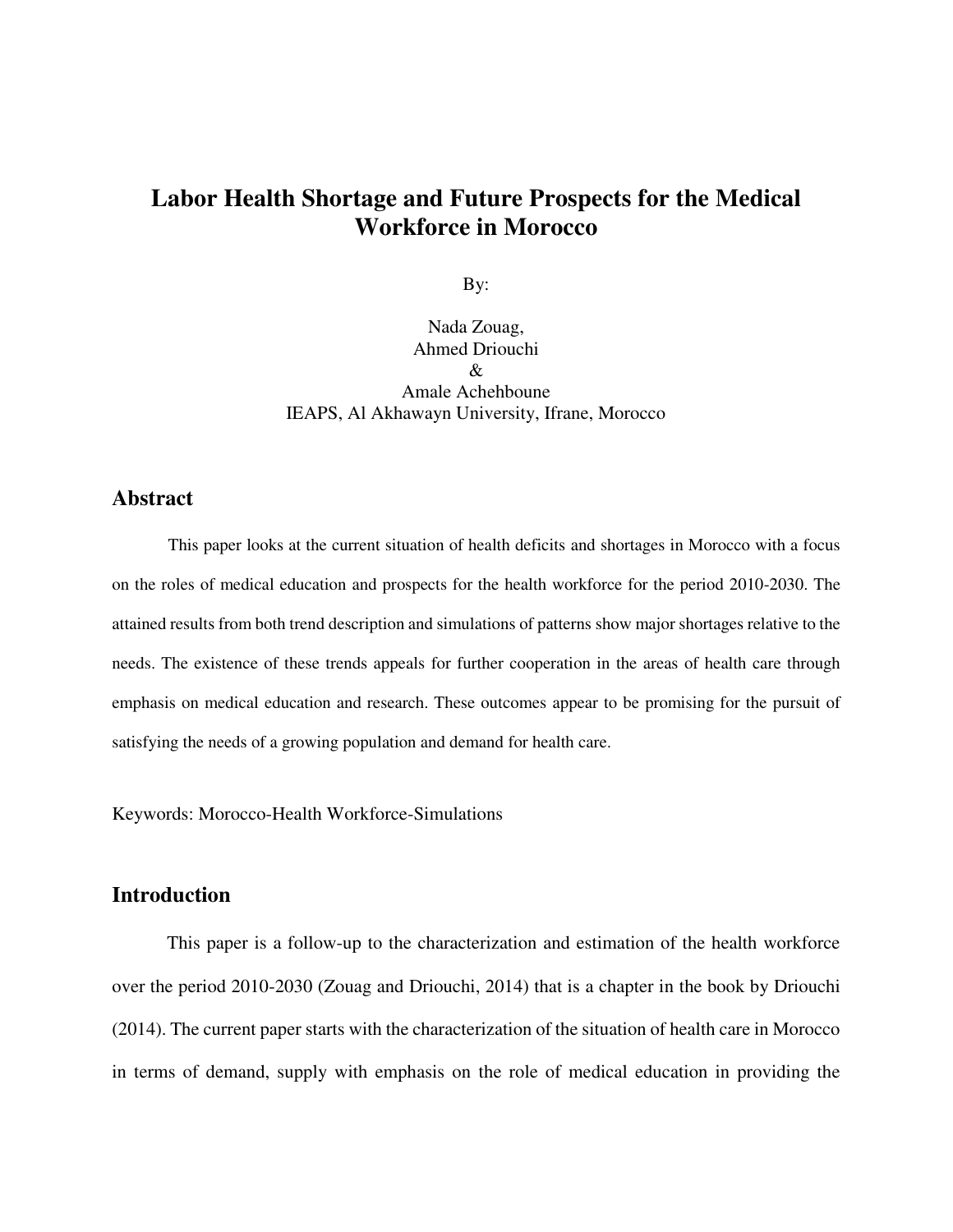economy with health workforce. This is followed by simulations of the major stocks and flows with health professionals in relation to increasing the per year number of graduates from medical schools.

The fact that a shortage in the number of medical doctors exists is largely admitted and many countries tried projecting their needs in terms of physicians and finding solutions in order to achieve an increase in the number of doctors. The United States have a good forecasting model and there is evidence from a Spanish paper that Spain too tries to improve this process in order to simulate and forecast and, thus, control the increase of the number of doctors.

The present article is composed of four sections. The first one looks at the past contributions to the estimation of future needs in terms of medical doctors. The second part introduces a description of the Moroccan health system. The third section introduces the theoretical framework used in addition to the data mobilized. The last section focuses on the attained results with their discussion.

#### **I. Literature Review**

Considering the Millennium development goals, it is agreed that the 2015 deadline is set to achieve the eight objectives. Under the sub-goals, there is a reference to the improvement of the country coverage in medical doctors. This is to confirm that there is a shortage in physicians. As a result, countries need to measure their shortage, correct it and find ways to prevent it in the future, through simulations that account for the number of needed physicians in a given future date. Scheffler, Liu, Kinfuc and Dal Poz (2008) used 158 countries' updated information, from the World Health Organization (WHO) databases, about the supply of medical doctors over a period of 20 years (1980-2001) to project the size of the future global need for, supply of and demand for physicians up to 2015, given that it is the target date for the MDG. They used an exogenous health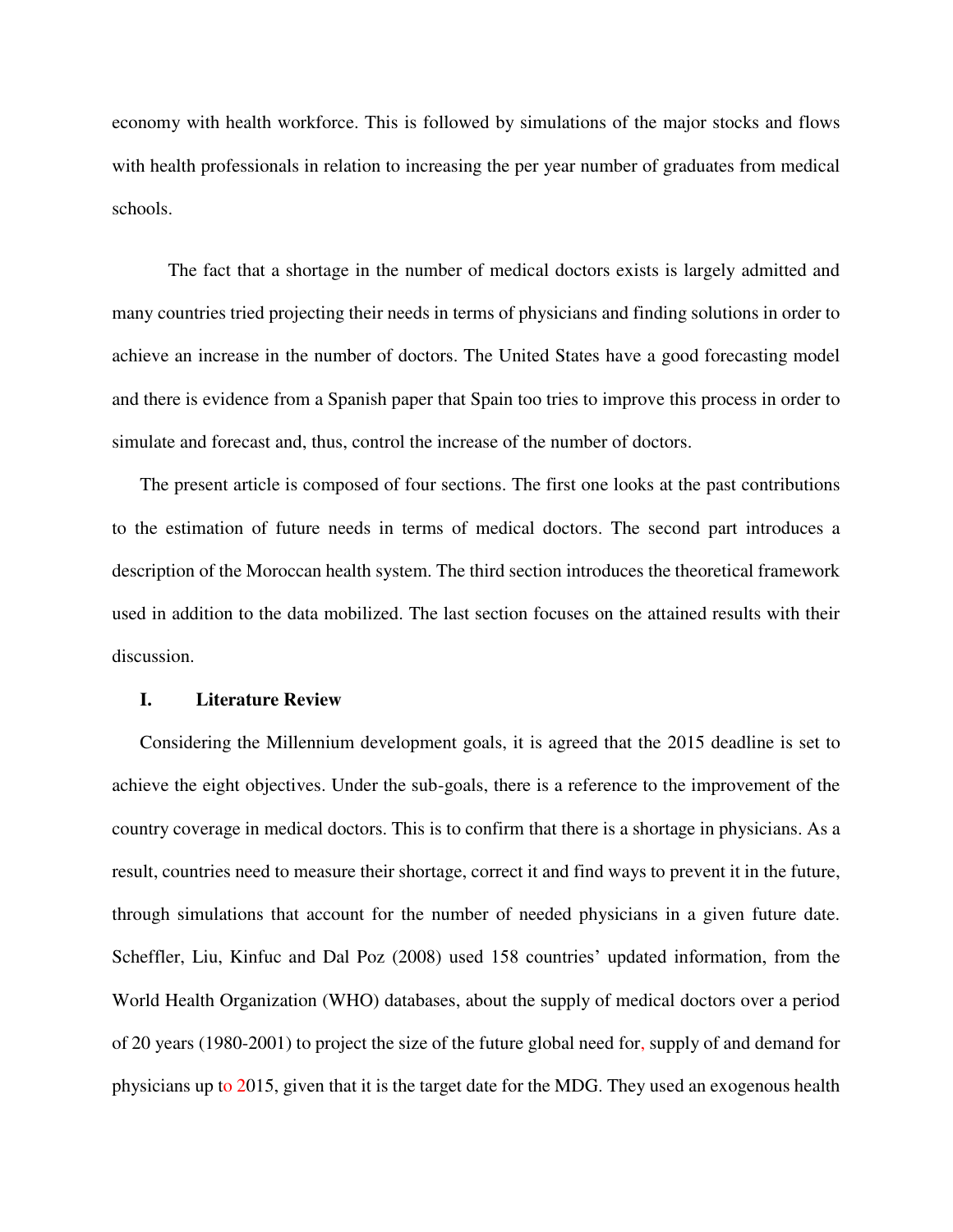benchmark in order to decide on the sufficiency of number of medical doctors required to achieve the MDG where demand variables are based on the country's economic growth, that triggers an increase in worker salaries and thus increase their healthcare expenditures. Scheffler et al. (2008) used two approaches to modeling the requirements in medical doctors. The first one is a needsbased model that decides on the number of doctors per capita to cover up to 80% live births by skilled attendance. The second one is economic-based and it projects the number of physician per capita that will probably be demanded based on the country's economic growth. The authors compared the demand-based and need-based estimates with the forecasted supply of physicians which is inferred by projections based on historical trends. The results of this study identify serious shortages of medical doctors in the WHO African region by 2015. Among the policy implications suggested in this WHO study was increasing medical doctors' training or discouraging migration (Scheffler et al., 2008).

Barber and Lopez-Valcarcel (2010) also created an application to simulate Spain's supply and demand/ need in terms of medical doctors per medical specialty (43) using system dynamics and computed the supply and deficit/ surplus of physicians. The authors defined different scenarios whose parameters were variables controllable by health planners and included labor market, demographic and education variables in their models. Delphi method was also used to establish the specialists needed ratio per 1000 residents. The results of their simulation described a 2% increase in the deficit in terms of medical specialists by 2025 (Barber and Lopez-Valcarcel, 2010). Therefore, Barber and Lopez-Valcarcel (2010) suggested an increase in the number of students registered in medical schools, a redesign of training programs to allow for mobility among specialties and a rise in the immigration of doctors from the new European Union members and Latin America.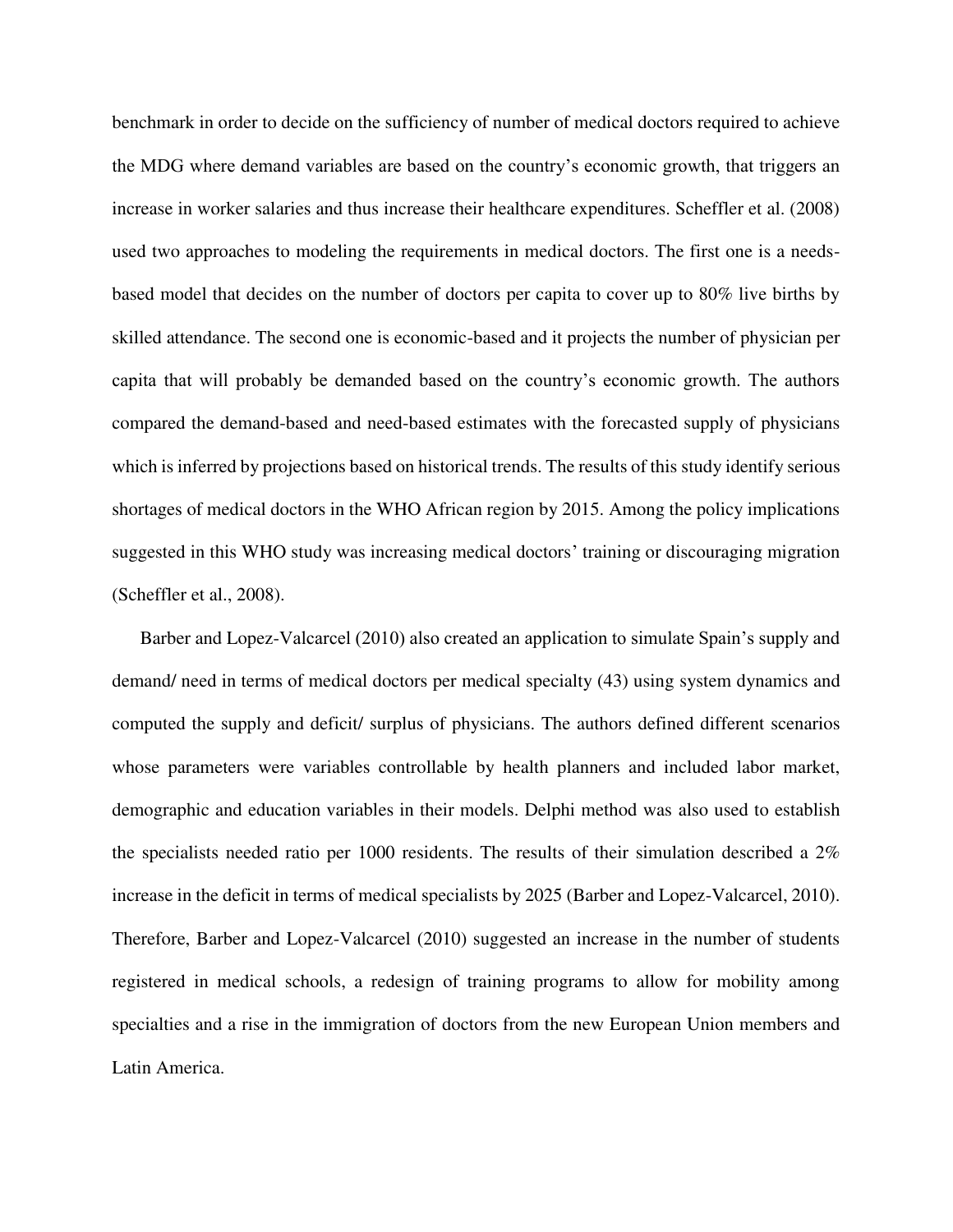The USA efforts in this field are old based on the model provided by the Medical Education National Advisory Committee needs-based model (U.S. Congress) in 1980 and the study done by Greenberg and Cultice (1997) in forecasting the need for medical doctors. The Health Resources and Services Administration's Bureau of Health Professions (BHPr) established a model that projects the needs for physicians decades into the future, using data from the 1989 National Hospital Discharge Survey, the 1980 National Medical Care Utilization and Expenditure Survey and the 1985 National Nursing Home Survey and assumed that recent trends shall continue in the future. The model identified the requirements in terms of physicians by projecting demographicutilization-determined conditions for physician specialties (18 specialties). In other terms, the BHPr physician requirements model operates in a world where there are three intervening factors that are the population, the physician specialty and the care setting context. The simulation, according to Greenberg and Cultice (1997), is more useful for monitoring trends and economic factors that are likely to affect the exploitation of medical specialist doctors than for providing policy implications. The simulation leads to the use of scenarios to simulate the need for physicians. These scenarios include (A) population growth plus demographic change with enrollment patterns being constant, (B) free-for-service extreme or (C) the managed care extreme. The ability to predict the need in terms of physicians and specialty is important in this model for two reasons: (1) when a specific specialty experiences a surplus of physicians, health costs increase, (2) a deficit in physicians is likely to keep underserved population (minorities mostly) lacking access to basic healthcare services (Greenberg and Cultice, 1997).

The sixteenth report by the Council on Graduate Medical Education (COGME, 2005) also studies ways to make demand and supply of medical doctors converge in the USA. The report's recommendations include the yearly increase in the number of physicians entering residency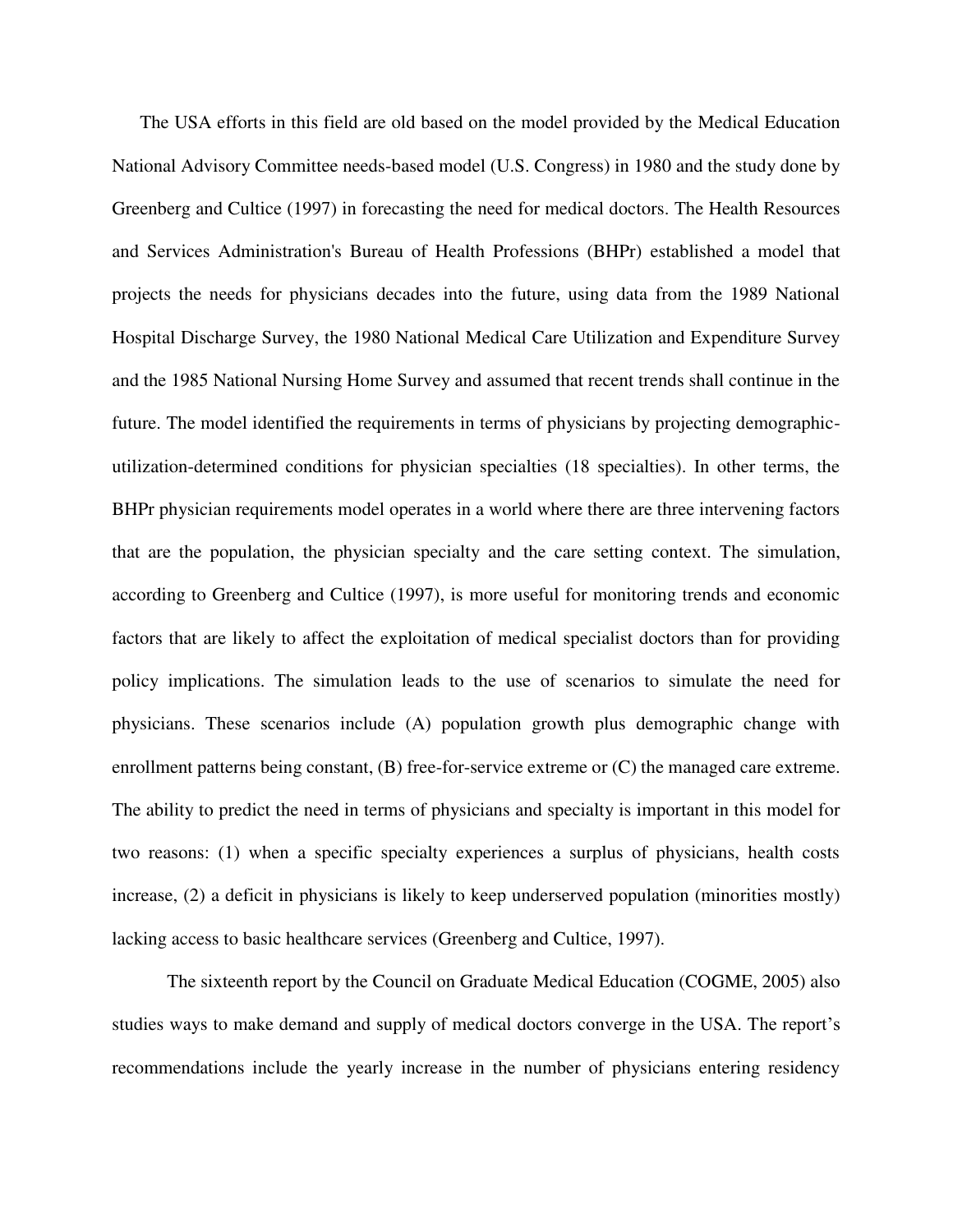training from 24,000 in 2002 to 27,000 in 2015, the increase in total enrollment in US medical schools by 15% by 2015, the establishment of systems that track and re-assess the supply, demand, need and distribution of medical doctors and develop programs that would correct misdistribution of physicians, improve access to healthcare services for the underserved population, promote workforce diversity and appropriate specialty employment (COGME, 2005).

The RAND Europe report, in collaboration with the London School of Hygiene and Tropical Medicine, stresses the importance of healthcare planning that includes the long-term planning of the necessary number of medical doctors. The report develops and validates a structure that would assess and improve healthcare planning. The criteria of the structure include (1) vision, (2) governance and (3) intelligence (Fazekas, Ettelt, Newbould and Nolte, 2010). These assessment criteria do focus on planning as a process that involves several entities related to the health sector governance. The report is based on a literature that deals with planning in countries such as Germany, Austria, Canada and New Zealand. It is unrealistic to generalize the best practice over all countries' studies because of differences in the countries' health systems in terms of complexity and diversity. It was found that planning in healthcare is determined by a range of institutional, political and cultural factors and that its success is influenced by the support of an appropriate governance framework. Besides, planning in healthcare is also influenced by broader political goals (economic sustainability) as well as wider socio-economic context (Fazekas et al., 2010). A study done to improve global health, by looking for successful health forecasting models and forecast health related variables for the next 50 years, shows that health outcomes are the result of influences from economic, demographic and education factors. The International Monetary Fund and the World Bank base their studied on the fact that national GDP per capita is one of the most important determinants of health. This has been proved through a study that attributed 50% of the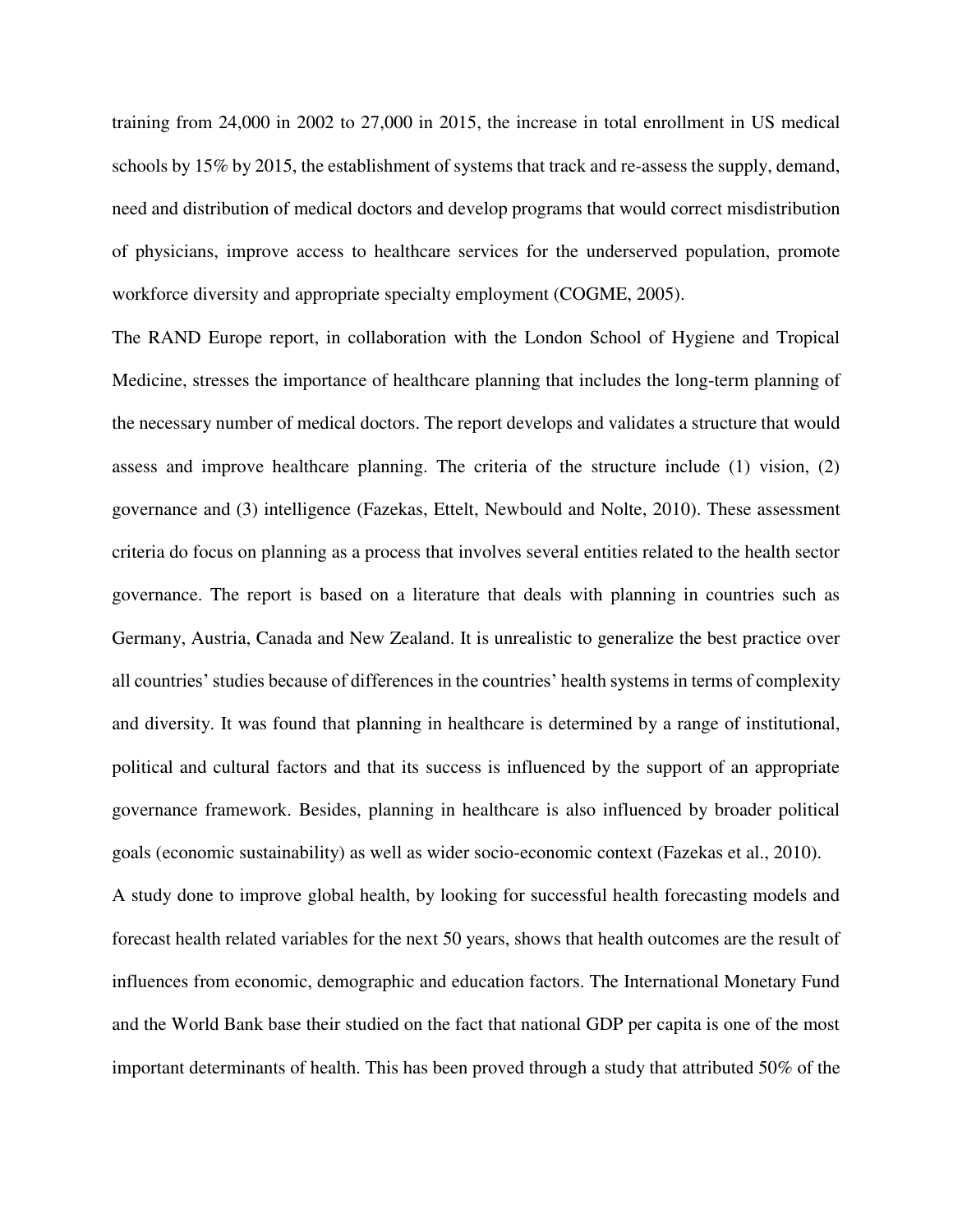reductions in mortality to improved living standards Hughes, Kuhn, Peterson, Rothman and Jose (2011). Being a new activity, modeling and forecasting health outcomes seems to focus on the disease and patient side of the equation by dealing with life expectancy and age-specific mortality forecasting through the model (Hughes et al., 2011). However, it is suggested that more focused modeling is being considered that connects forecasting with policy analysis and thus allows more planning in terms of sufficient density of health personnel. Besides that, more modeling will include demographic, economic, environmental, sociopolitical and other systems (Hughes et al., 2011).

#### **II. Introduction to the Moroccan Health System**

Health professions are regulated by a number of laws that are all listed on the Ministry of Health web site. Thus, there are regulations for doctors and auxiliary medical personnel such as nurses and other paramedical personnel. Therefore, exercising a medical profession is regulated by law 10-94 and its decrees of implementation, doctors' code of conduct reorganized by May  $7<sup>th</sup>$ , 1949 decree, Dahir 1-84-44 related to the establishment and functioning of the national order of medical doctors and decree 2-84-780. The pharmacist profession, on the other hand, is regulated by Dahir 1-06-151 of 22 November 2006 bearing promulgation of law 17-04, bearing code of drug and pharmacy, pharmacists' code of conduct which was reorganized, approved and implemented by decree 2-63-486 of 26 December 1963, Dahir 1-06-151 of 22 November 2006 related to pharmacists order and decree 2-75-863, and the regulation of the pharmacy inspection (Ministry of Health, 2010). Concerning dental practice, it is regulated by the 1960 Dahir and implementation decrees, the national order of dental doctors and the code of conduct of the dental profession (Ministry of Health, 2010). As for the nurses' profession, it is regulated by decree 1-57-008 of 19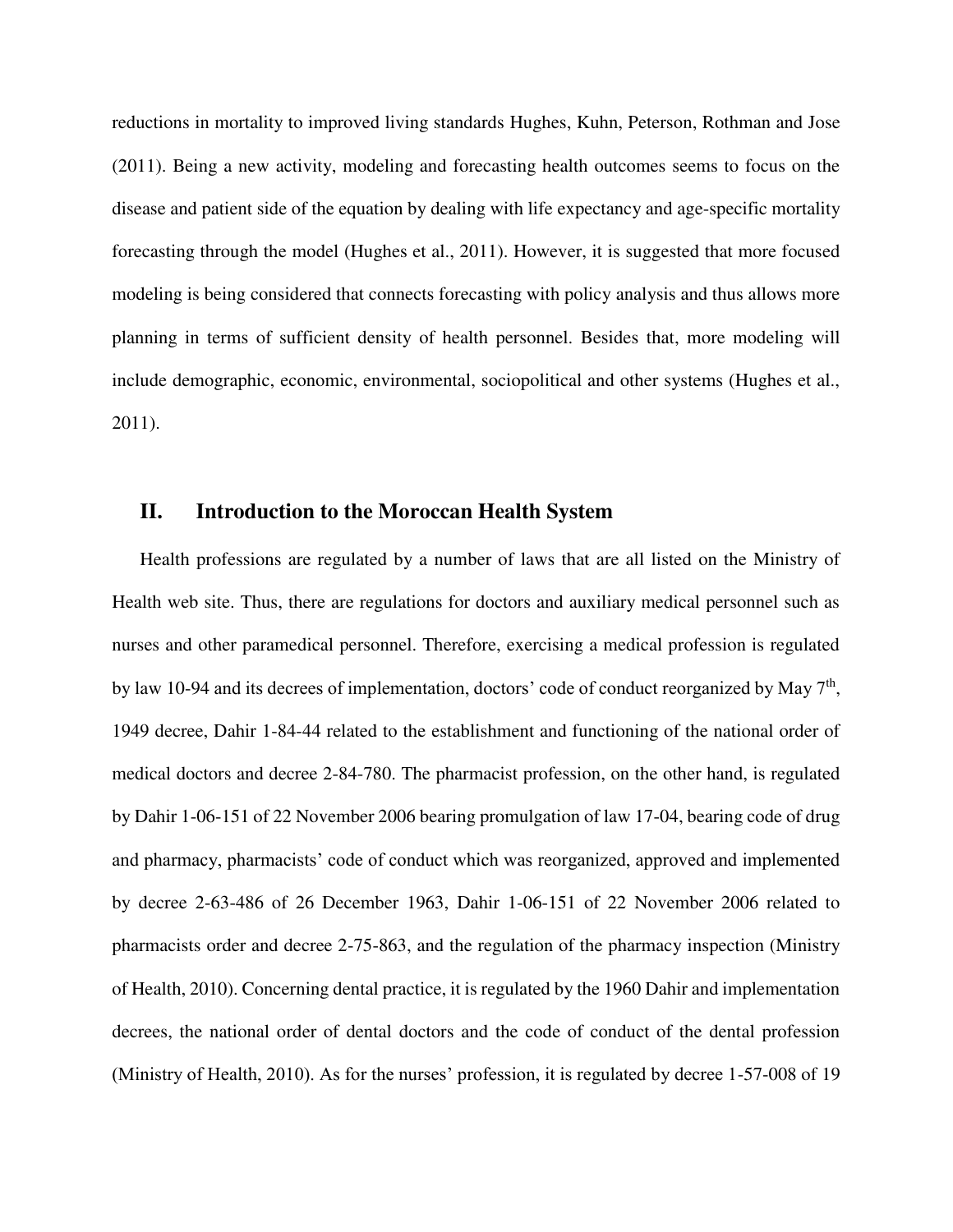February 1960. The other paramedical professions are also regulated by decree such as the midwife occupation and herbalist profession that are regulated by decree 1-59-367 of 19 February 1960 (Ministry of Health, 2010).

Concerning basic health statistics, Morocco's performance is still weak in comparison to other countries of the MENA region. It was ranked 18 over 22 MENA countries in terms of life expectancy, child mortality, overweight, malnutrition, HIV/AIDS, expenses, hospital accreditations, doctors and hospital beds (Kjeilen, 2008). The Moroccan health system is defined by geographic differences, management of expenses and revenues and capacity. There are major differences in quality between the rural and urban sides of Morocco. The public services dominate the Moroccan health sector but private and semi-public services also exist. By 2008, the Moroccan medical system included 122 hospitals, 2400 health centers and four university hospitals just before the inclusion of the 5<sup>th</sup> university hospital of Oujda (Teach Mideast, 2008). Numbers from 2009 WHO report showed that 83% of the population has improved access to drinking-water sources and 72% can access improved sanitation (WHO, 2009). A study that took place in Morocco concluded that a project to improve access to water has yielded direct health benefits to the younger population by significantly reducing the prevalence of diarrheal diseases among children aged less than five years. It also led to longer-term benefits by improving school registration and retention rates for girls (Martin, 2008).

The mortality rate caused by tuberculosis among HIV-negative people is 8 per 100000 people and among HIV-positive people is 0.1 per 100,000 in 2007 (WHO, 2009). Around 95 adults over 15 years old per 100,000 of the Moroccan population are infected with HIV/AIDS and the infant mortality rate continues to drop, to 36 deaths per 1,000 births according to the 2009 WHO report, which is still high compared to other countries of the MENA region (Kjeilen, 2008; Teach Mideast,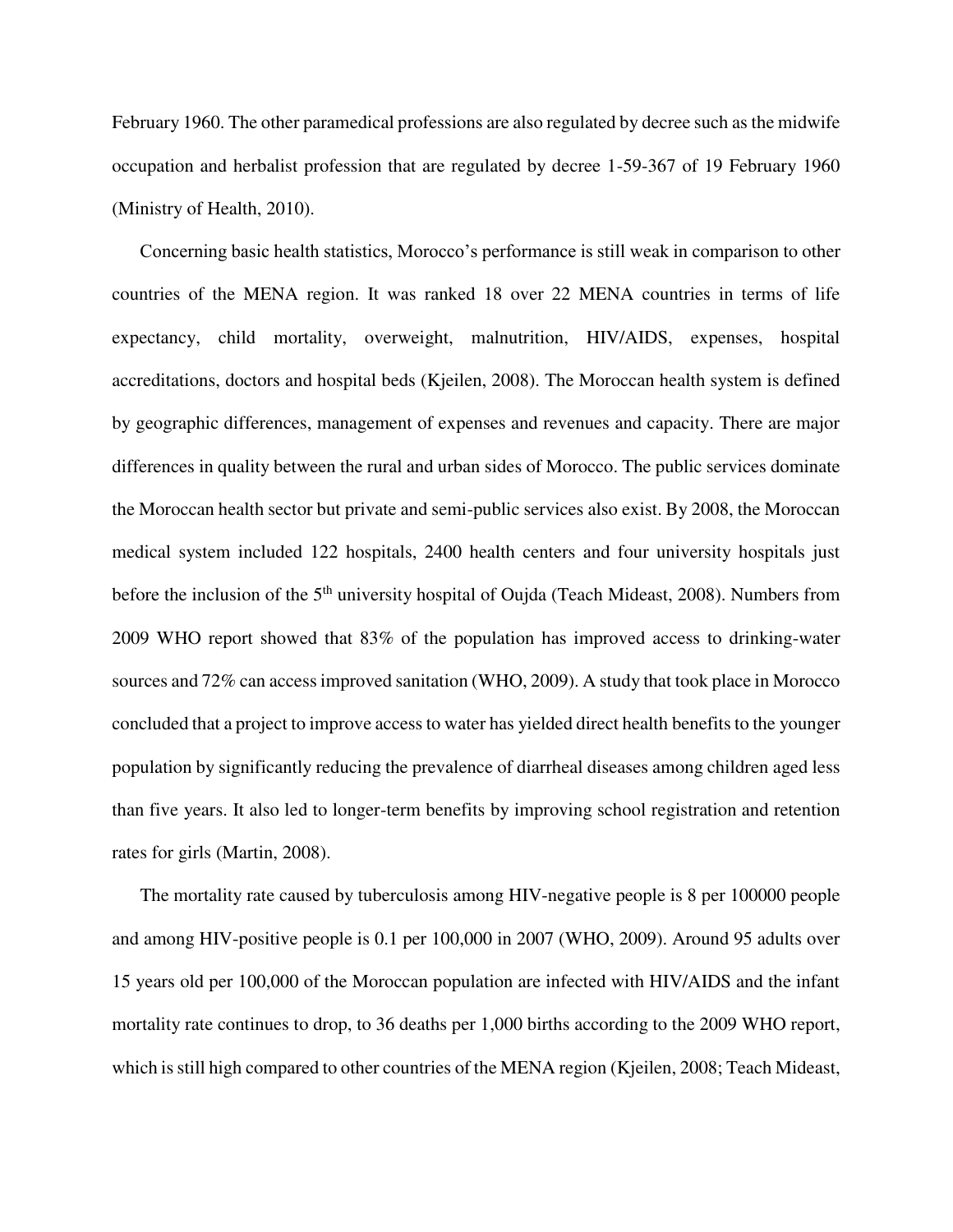2008). According to the 2009 WHO report, the number of physicians per 100,00 people is 5, the number of nursing and midwifery personnel per 10,000 people is 8 and the density of dentistry personnel is 1 per 10,000 people during 2000-2007.

The progress observed in different health services indicators shows that the supply of health assistance reflects an increasing demand in terms of patients' increase through the growth of the Moroccan population in need of medical services especially the youngest and the over 60 years old people. It also reflects an increase in the urbanization rate meaning the number of people living in urban areas, the increase in life and health expectancy at birth, the evolution of the human development index (HDI) and the increase in income per capita (Table 1).

|                                                | <b>Years</b> | <b>Indicator</b> |
|------------------------------------------------|--------------|------------------|
|                                                | 1990         | 65               |
|                                                | 2000         | 70               |
| Life expectancy at birth (years)               | 2007         | 72               |
|                                                | 2010         | 71.8             |
| Healthy life expectancy at birth (years)       | 2007         | 62               |
| Neonatal mortality rate (per 1000 live births) | 2004         | 24               |
| Total population ('000s)                       | 2007         | 31224            |
| % population under 15                          | 2007         | 29               |
| % population over 60                           | 2007         | 8                |
|                                                | 1987-        |                  |
| Population annual growth rate $(\%)$           | 1997         | 1.7              |
|                                                | 1997-        |                  |
| Population annual growth rate $(\%)$           | 2007         | 1.2              |
|                                                | 1990         | 48               |
| Population living in Urban areas $(\%)$        | 2000         | 55               |
|                                                | 2007         | 56               |
| Gross National Income (\$ per capita)          | 2005         | 1060             |
| Gross National Income per Capita (PPP 2008 \$) | 2008         | 4628             |
| Human Development Index (HDI)                  | 2003         | 0.63             |
| Human Development Index (HDI)                  | 2010         | 0.56             |

**Table 1: Indicators of the Moroccan demand for health services** 

Source: WHO, 2006; HDR 2005, 2010; NationMaster.com (Morocco, 2005)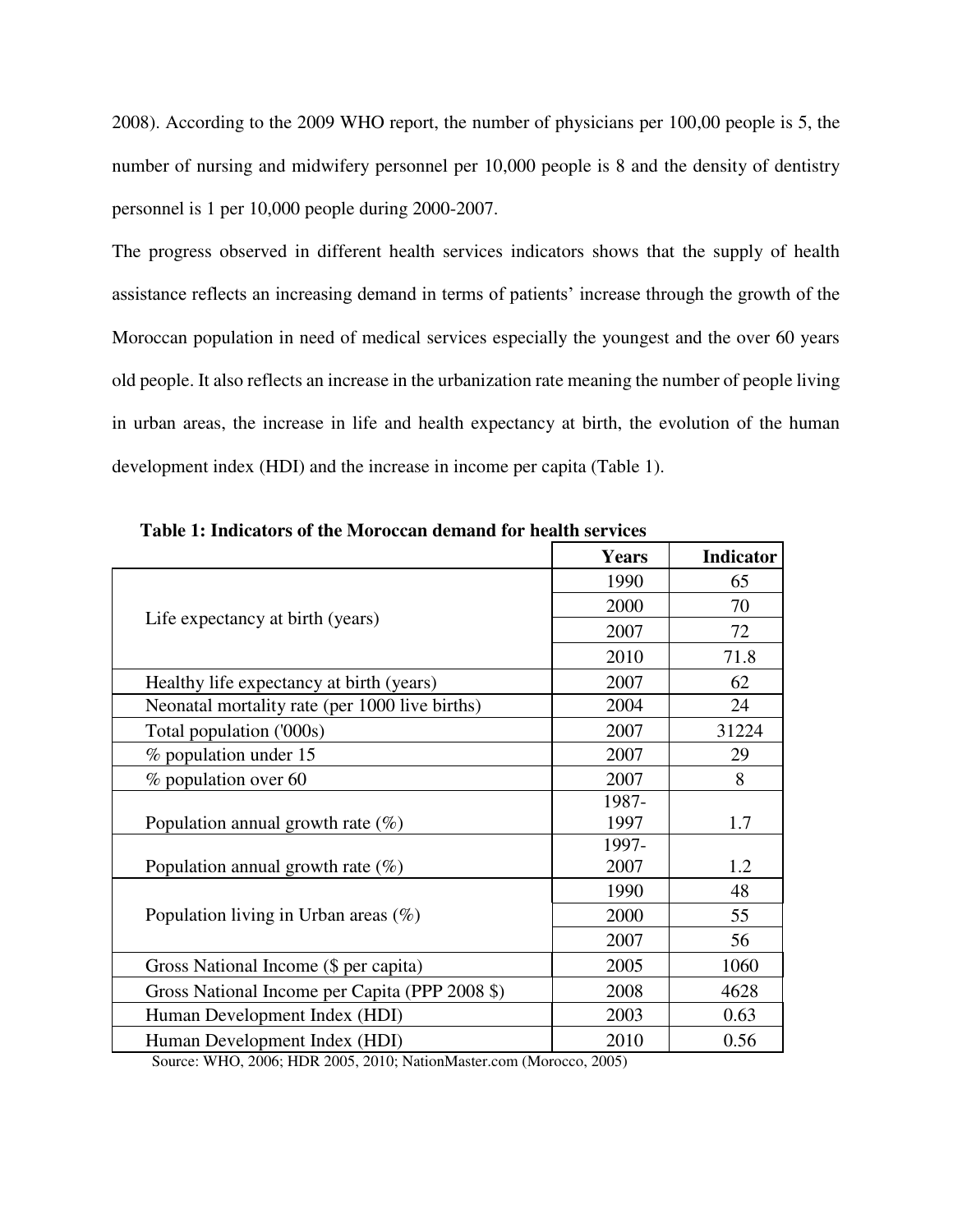The supply of health services concerns the development of medical hospitals, health centers in rural areas, equipment and new technologies. The Moroccan health system includes the public sector (health ministry and health services of royal armed forces), the semi-public sector (mutual insurance companies and entities of the CNSS) and the private sector comprises medical doctors, dentists, pharmacists and medical auxiliaries. An informal sector also exists and is based on traditional treatments. The national health system involves a network of structures that are rural dispensaries, communal health centers; communal health centers with childbirth module, local hospital, urban health centers, reference centers for family planning, diagnostic centers specialized in tuberculosis and laboratory of epidemiology and environment hygiene (Saidi, 2009). The health coverage entities in Morocco (Saidi, 2009) are known as the (1) National Social Security Fund (CNSS) that covers healthcare costs for active and retired employees of the private sector and their rightful dependents, the (2) National Fund for Social Welfare Works (CNOPS) that covers healthcare costs for active and retired employees of the public sector and their rightful dependents and the (3) National Agency of Medical Insurance (ANAM) that is responsible for regularizing the Compulsory Medical Insurance (AMO) and for managing the Medical Assistance Regime (RAMED).

In an assessment of the advancement towards the realization of the millennium development goals (MDGs), the 2010 fact sheet of the WHO (2010) gives the to-day achieved results generally including Morocco. This includes the decrease in the number of children dying (MDG4), the decrease in the number of underweight children (MDG1), the increase in the number of women being attended by skilled health professionals while giving birth (MDG5), the decrease in the number of people contracting HIV (MDG6), the increased success in tuberculosis treatment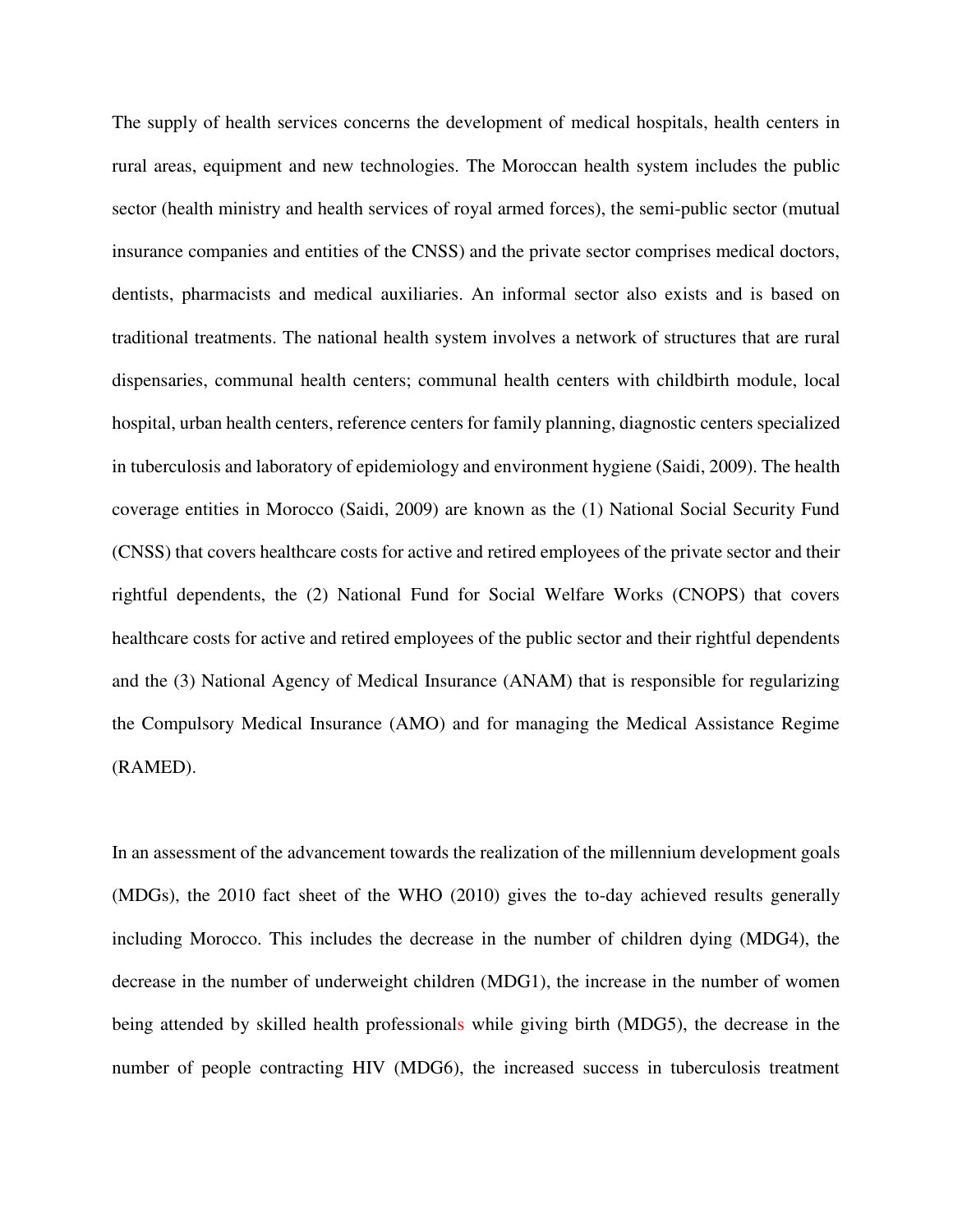(MDG6) and the improvement in drinking-water access (MDG7). With the deadline on reaching the MDGs set for 2015, it seems that Morocco's progress is still slow.

To achieve progress in the health sector in Morocco, many factors and actors should be taken into consideration such as education of doctors in Morocco, research, emigration patterns, medical cooperation and the health needs of Morocco.

Medical education is among the longest higher education in Morocco. The medical studies include three parts and take place in one of the five universities that have a medical and pharmaceutical college associated with one of the five university hospitals (Table 2). The total duration of studies varies between 8 (general medical studies) and 13 years (specialty studies).

| <b>Medical University</b> | <b>Settlement Date</b> | <b>Related University</b>  | <b>CHU</b>             |
|---------------------------|------------------------|----------------------------|------------------------|
| Faculté de Médecine et de | 16 October 1962        | Université Mohammed V -    | CHU Ibn Sina           |
| Pharmacie de Rabat        |                        | Souissi                    |                        |
| Faculté de Médecine et de |                        | Université Hassan II - Ain | CHU Ibn Rochd          |
| Pharmacie de Casablanca   | September 1975         | Chok                       |                        |
| Faculté de Médecine et de | October 1999           | Université Cadi Ayyad      | <b>CHU Mohammed VI</b> |
| Pharmacie de Marrakech    |                        |                            |                        |
| Faculté de Médecine et de | 20 October 1999        | Université Sidi Mohamed    | <b>CHU Hassan II</b>   |
| Pharmacie de Fès          |                        | Benabdellah                |                        |
| Faculté de Médecine et de | 13 October 2008        | Université Mohamed Ier     | CHU Oujda              |
| Pharmacie d'Oujda         |                        |                            |                        |

**Table 2: Medical Public Universities in Morocco (FMP, 2010)** 

These studies include a first cycle of pre-clinical sciences (first and second year), a second cycle of clinical sciences (third to fifth year), a sixth year full-time external practice with the University Hospital Center (CHU), a seventh year training as intern in peripheral hospital and an eighth year for preparation and defending the doctoral thesis.

The 2010-2011 seats for the five medical universities are identified in a note from the ministry of national education, management training and scientific research (MNEMTSR, 2010). Table 3 shows the needs in terms of potential students.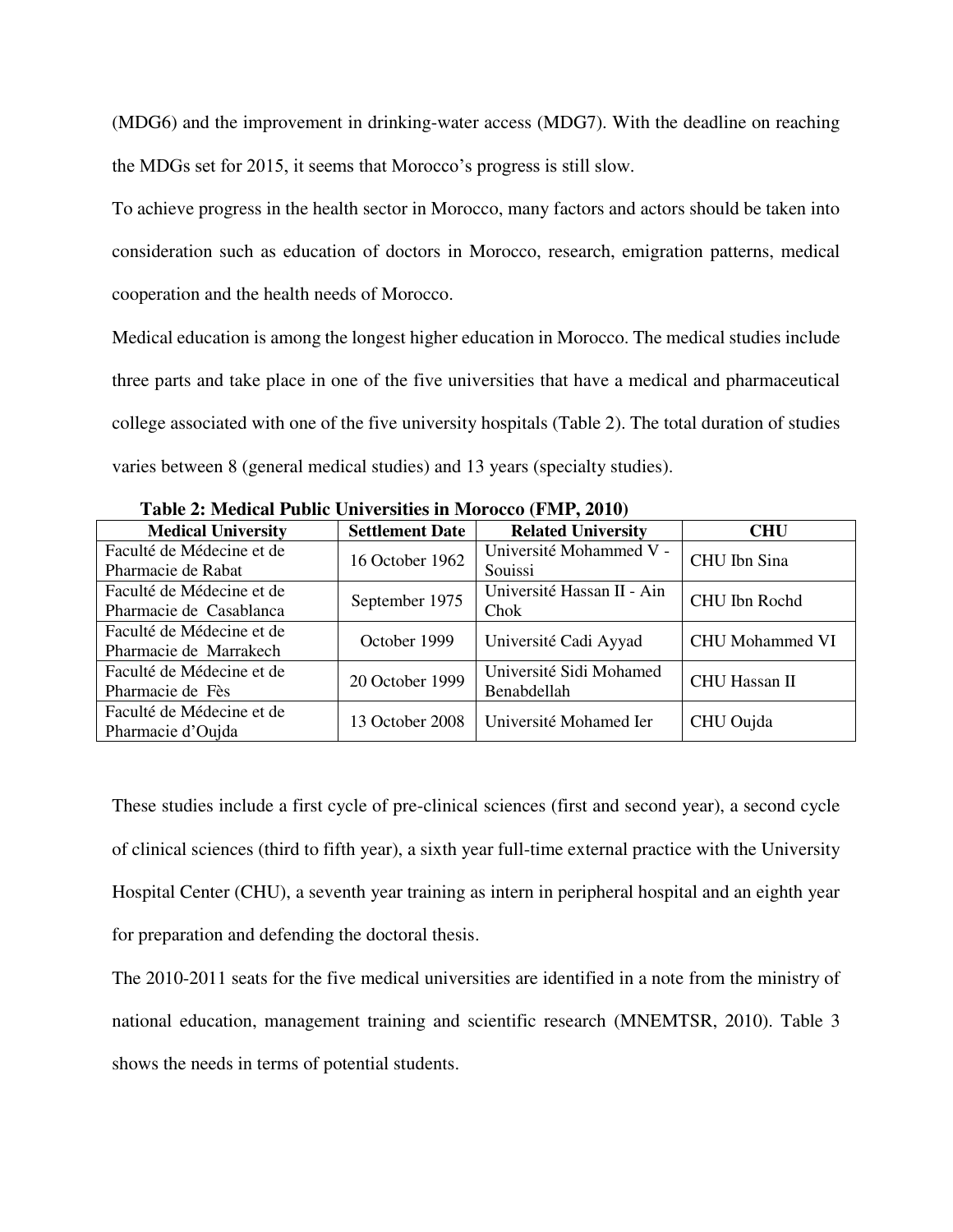| <b>University</b>                   | <b>Total</b> | <b>Civil</b> | <b>Military</b> |  |  |  |  |
|-------------------------------------|--------------|--------------|-----------------|--|--|--|--|
| <b>Medical and Pharmacy Studies</b> |              |              |                 |  |  |  |  |
| Rabat                               | 500          | 412          | 88              |  |  |  |  |
| Casablanca                          | 450          | 450          |                 |  |  |  |  |
| Marrakech                           | 275          | 275          |                 |  |  |  |  |
| Fès                                 | 275          | 275          |                 |  |  |  |  |
| Oujda                               | 200          | 200          |                 |  |  |  |  |
| <b>Dental Studies</b>               |              |              |                 |  |  |  |  |
| Rabat                               | 130          | 110          | 20              |  |  |  |  |
| Casablanca                          | 130          | 130          |                 |  |  |  |  |

**Table 3: Number of Seats in Medical Public Universities for 2010-2011 (MNEMTSR, 2010)** 

A new school of medicine will soon open its doors to young and future doctors in Casablanca. The new medical school will collaborate with the already existing School of Medicine of Casablanca and will be part of the International University of Casablanca. The new school is built in the neighborhood of the newly inaugurated Sheikh Khalifa B. Zayed private hospital. This will allow the new school's third year to pursue for internships at the hospital.

Another private medical school is also planned within the International University Averroès of Settat. The school will also have a medical center.

These developments are taking place within an environment where public policies are aiming at pushing the privatization process in medical care through allowing investors participate to the creation of new hospitals and clinics.

In Morocco, the national union of the doctors of the private sector (Syndicat National des Médecins du Secteur Libéral, SNMSL) stated the problems arising from the private practice of medical services. The problems are both internal and external. The internal ones include (1) disordered competition between colleagues of the same sector (absence of dialogue about fees while some call upon commission agents), (2) establishment of illegal conventions with social work organisms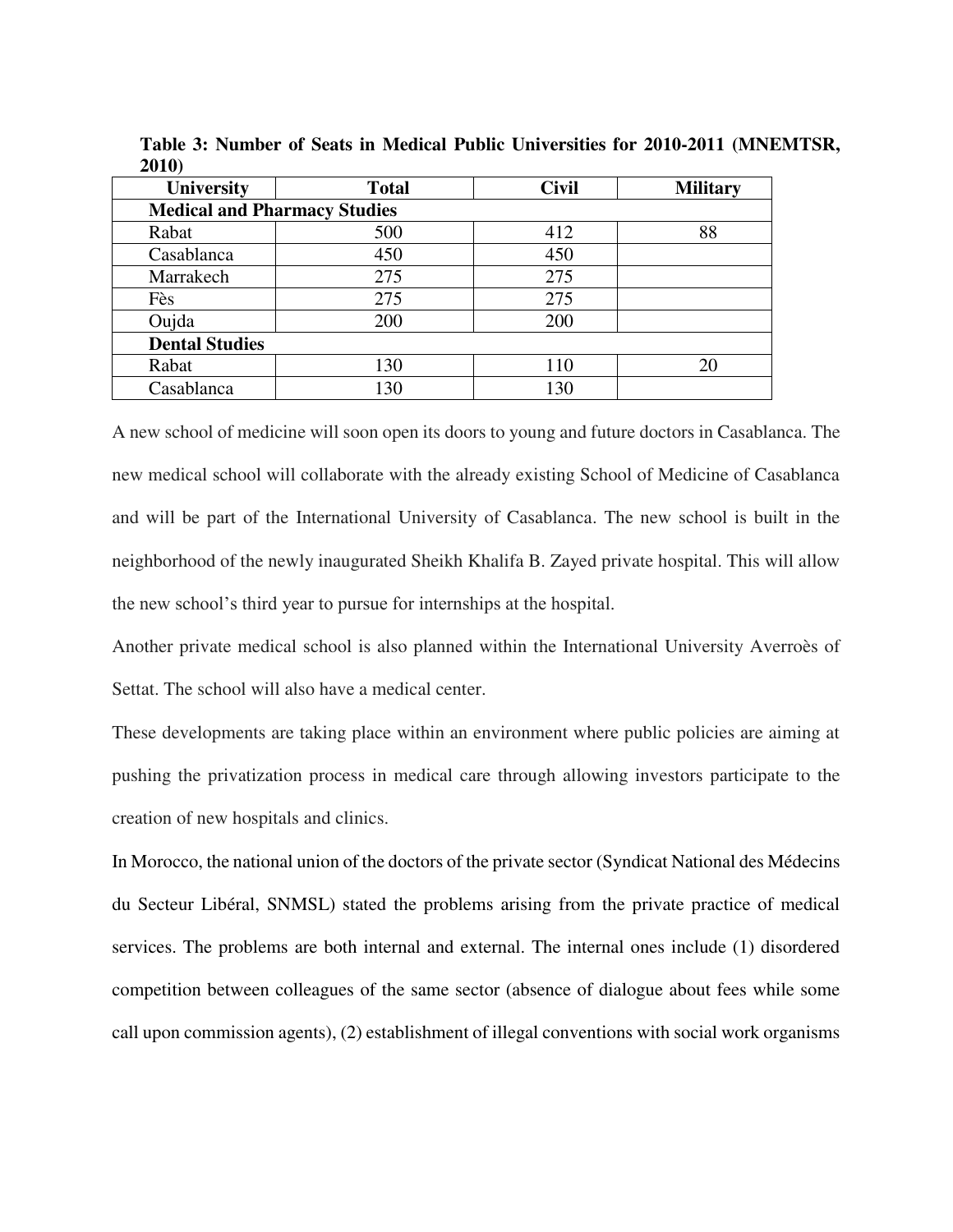of different delegations, (3) opening of private structures to academic people and (4) disregard of regulations governing the practice of private medical services (SNMSL, 2003).

The external problems include (1) unfair competition from state establishments, institutions of benevolence (Moroccan Red Cross), hospital settlements of the ONE, ONEP, medical services of certain administrations, local government agencies…etc., hospital settlements of the CNSS and private hospitals without membership. These latter do not pay taxes, they can get the land for a duration of 99 years against a symbolic price, personnel is paid by the government and their practice does not necessitate official authorization. The second problem concerns (2) the lack of guidance framework of private sector investments, supported by the population needs and damping possibilities by the deadlines set by the finance law. Then, (3) the government does not encourage private sector participation in the general health policy as it is the case for the other sectors. The other problems deal with (4) taxation and failures, (5) delivery of drugs by dispensaries without prescription, (6) the fight against the illegal medical practice is not efficient in spite of repeated complaints and (7) the informal privatization of the public sector puts the private sector in a bad competing position in terms of medical acts' costs applied in each sector (SNMSL, 2003).

Some of these reasons and others led to the pattern of emigration of medical doctors from Morocco to the European Union and the United States that experience an important lack in medical doctors. However, there is also the reverse movement of medical doctors from developed countries to Morocco which explains the existence of foreign doctors in the country. In 2005, the number of foreign medical doctors and pharmacists was 619 foreigners (Khachani, 2010). This market opening is due to free trade agreements with the European Union and the United States. However, Moroccan doctors complain that they were not consulted and they fear the expected competition especially given the predicted draconian conditions of the health sector (B.A., 2009). Among the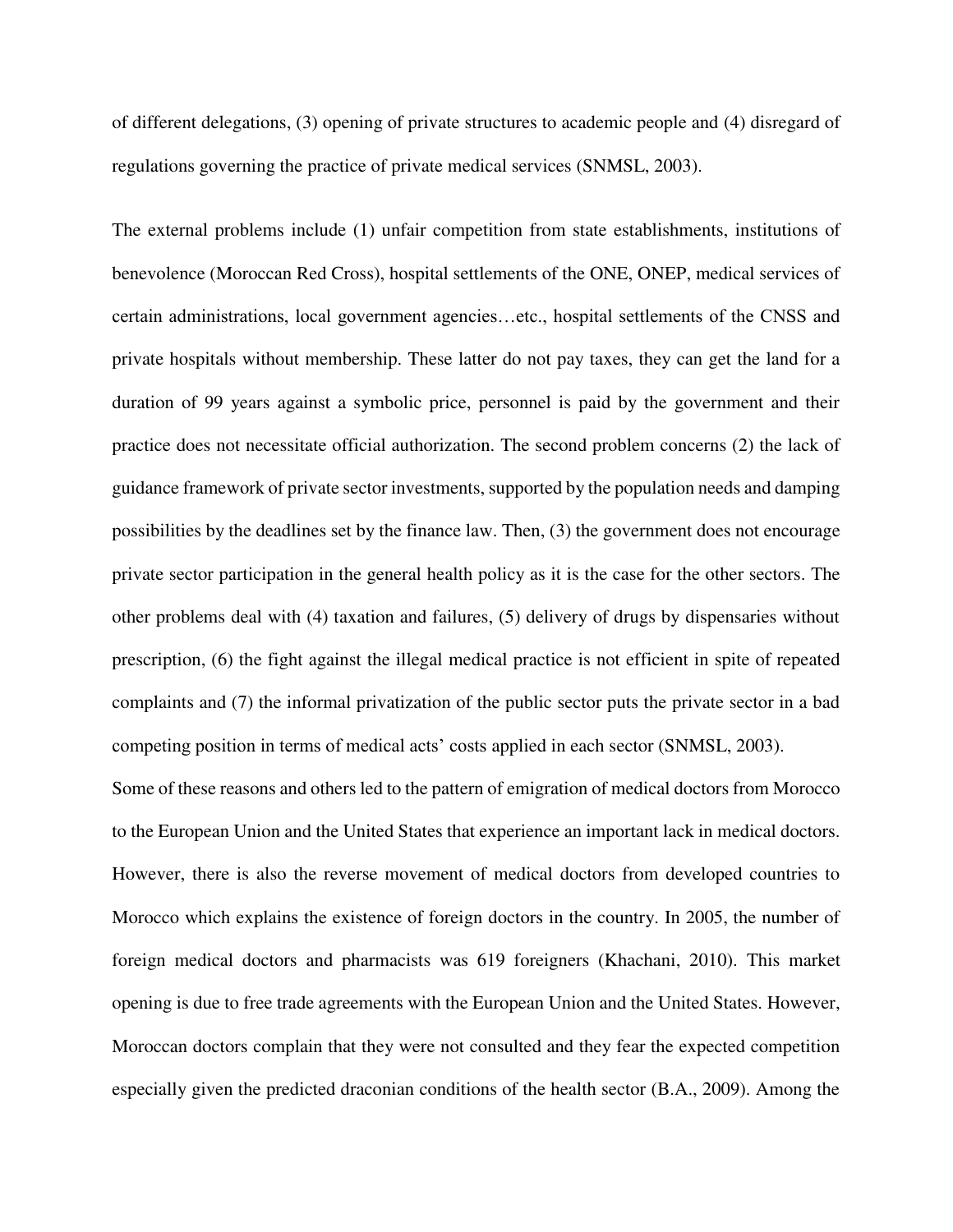factors leading to the emigration of medical doctors is the promise of brain gain enjoyed by both sending and receiving countries. Driouchi and Kadiri (2010) state that the countries under lower gains such as Morocco can enhance their capacity of education of medical doctors as a way to improve their overall benefits.

Research in the domain of medical services is very important and can improve the status of health in Morocco. According to the ministry of health the position of researcher/ professor is filled by 1191 specialist doctors that are distributed in the regions where the first four hospital universities exist (Ministry of Health, 2009). New developments are also expected in relation to the new medical schools and new hospital systems.

#### **III. Empirical Method Used and Data**

In Morocco, the number of physicians per 10,000 people was less than 6 in 2007 as shown in Table II.1 (WHO/EMRO, 2009). The World Health Report of 2006 also focused on the human resources needed to improve health and thus to help achieve the Millennium Development Goals (MDG) by 2015. Therefore, in 57 countries, it was estimated that there is a shortage of around 2.3 million medical doctors, nurses and midwives (Table 4).

Therefore, many countries including Morocco do have shortage in the number of physicians and need to measure their deficiency and model their future needs in terms of the medical personnel.

| <b>Human Resources for Health</b> |               | Density per 10000 |      |
|-----------------------------------|---------------|-------------------|------|
| category                          | <b>Number</b> | population        | Year |
| <b>Physicians</b>                 | 18269         | 5.92              | 2007 |
| Generalists                       | 10006         | 3.24              | 2007 |
| Specialists                       | 8263          | 2.68              | 2007 |
| <b>Nurses</b>                     | 22250         | 7.44              | 2004 |
| Registered nurses                 | 11520         | 3.85              | 2004 |
| <b>Enrolled</b> nurses            | 10730         | 3.59              | 2004 |
| <b>Midwives</b>                   | 2078          | 0.7               | 2004 |

**Table 4: The Density of Human Resources for Health per 10,000 people**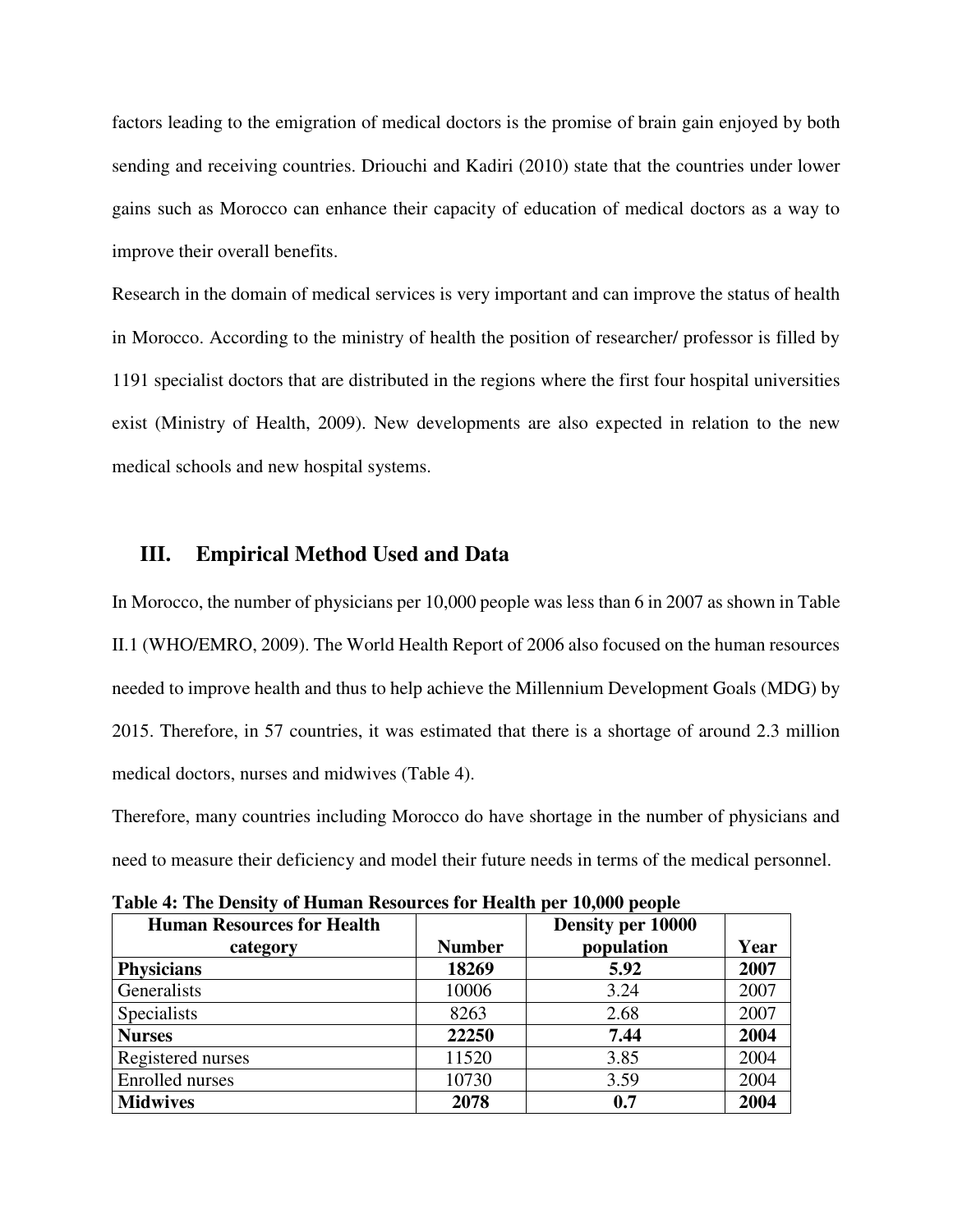| <b>Dentists</b>                         | 3091 | 1.03 | 2004 |
|-----------------------------------------|------|------|------|
| <b>Pharmaceutical personnel</b>         | 7366 | 2.46 | 2004 |
| Pharmacists                             | 7212 | 2.41 | 2004 |
| Pharmacy technicians                    | 154  | 0.05 | 2004 |
| Physiotherapist                         | 377  | 0.13 | 2004 |
| <b>Medical assistants</b>               | 356  | 0.12 | 2004 |
| <b>Laboratory technologists</b>         | 827  | 0.28 | 2004 |
| Radiographer                            | 643  | 0.22 | 2004 |
| <b>Environmental and public health</b>  |      |      |      |
| officers                                | 737  | 0.25 | 2004 |
| <b>Administrative and support staff</b> | 9500 | 3.18 | 2004 |
| Skilled administrative staff            | 3200 | 1.07 | 2004 |
| Other support staff                     | 6300 | 2.11 | 2004 |

Source: Human Resources for Health Mapping, Eastern Mediterranean Region Observatory (EMRO, 2009)

The number of medical doctors in important in terms of preventing complications during birth and immunization programs (WHO, 2006).

Besides this, medical schools are very selective in Morocco and thus the number of medical graduates is not up to the general social and economic needs in Morocco. There are many factors that impact the availability of enough physicians per population number. This can include the unavailability of doctors willing to work in faraway regions or in rural areas, the case of doctors who retire, leave or emigrate. The following diagram shows the links and outcomes of such an approach.

**Stock of medical doctors at a given time**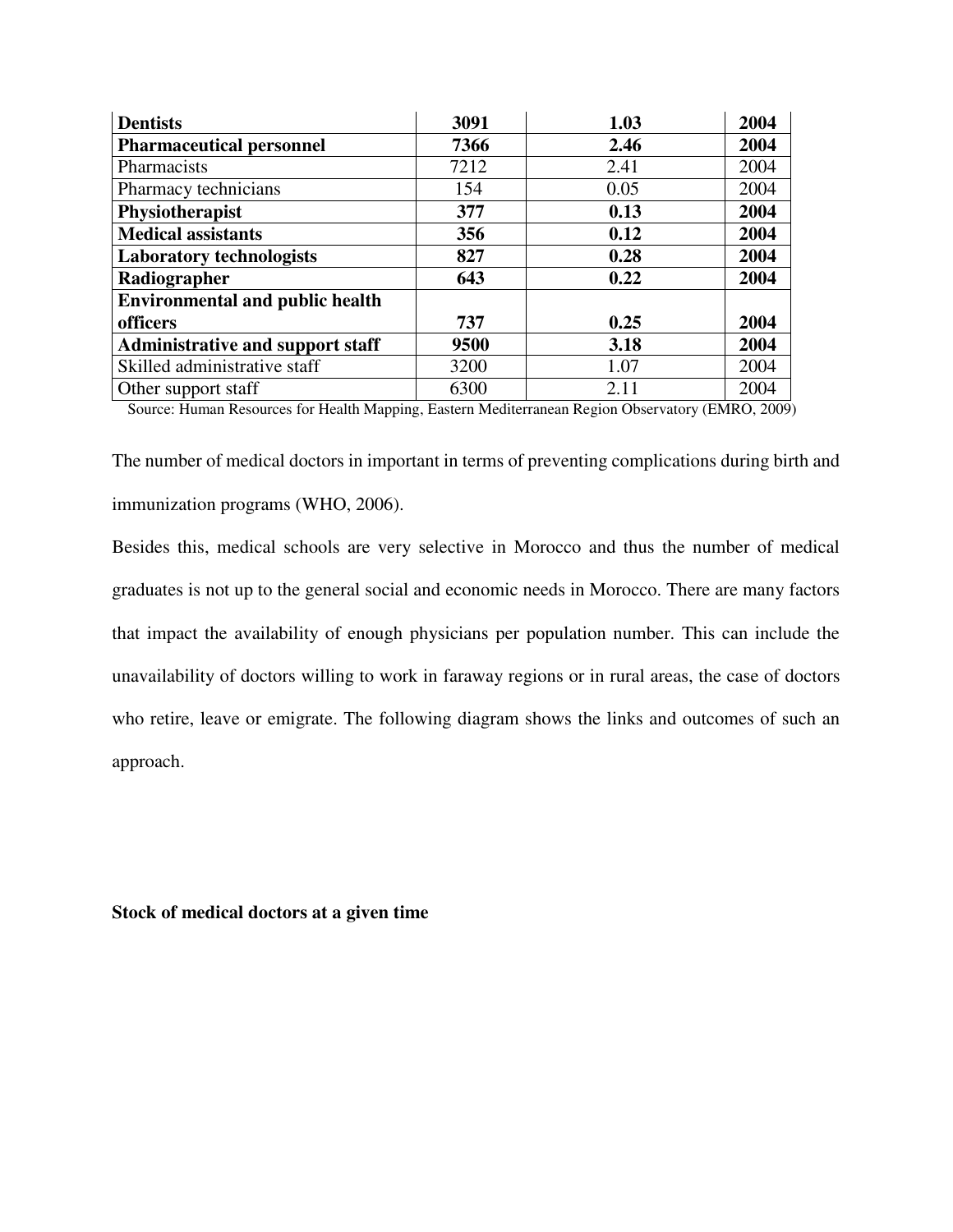

Scheffler et al. (2010) model can be a good start for the development of a Moroccan simulation projecting the number of medical doctors in 2015 or later. The model is based on the assumption that there is only one specialty which is being a medical doctor, setting aside all the specialties. The data is based on WHO Moroccan databases and the Moroccan Ministry of Health regional health-related data. Data about economic growth, demographics, household income and regional (urban/ rural) development is also needed. The data used in the simulation covers the period of 1995-2009. It has to be noted that the method used here is not that different from the one that is clearly developed in a recent book about the African labor market for health workers (Soucat, Scheffler and Ghebreyeus, 2013). It starts with the assessment of needs through incorporating contextual factors specific to each country for the determination of the supply of health workers. From the figure above, it is observed that the stock of medical doctors in a given year depends on the inflows and outflows of physicians that happen that same year such as:

$$
S_t = \int_0^t (Inflows - Outflows) ds + S_{t_0} \text{ or }
$$

$$
\frac{dS}{dt} = Inflows(t) - Outflows(t)
$$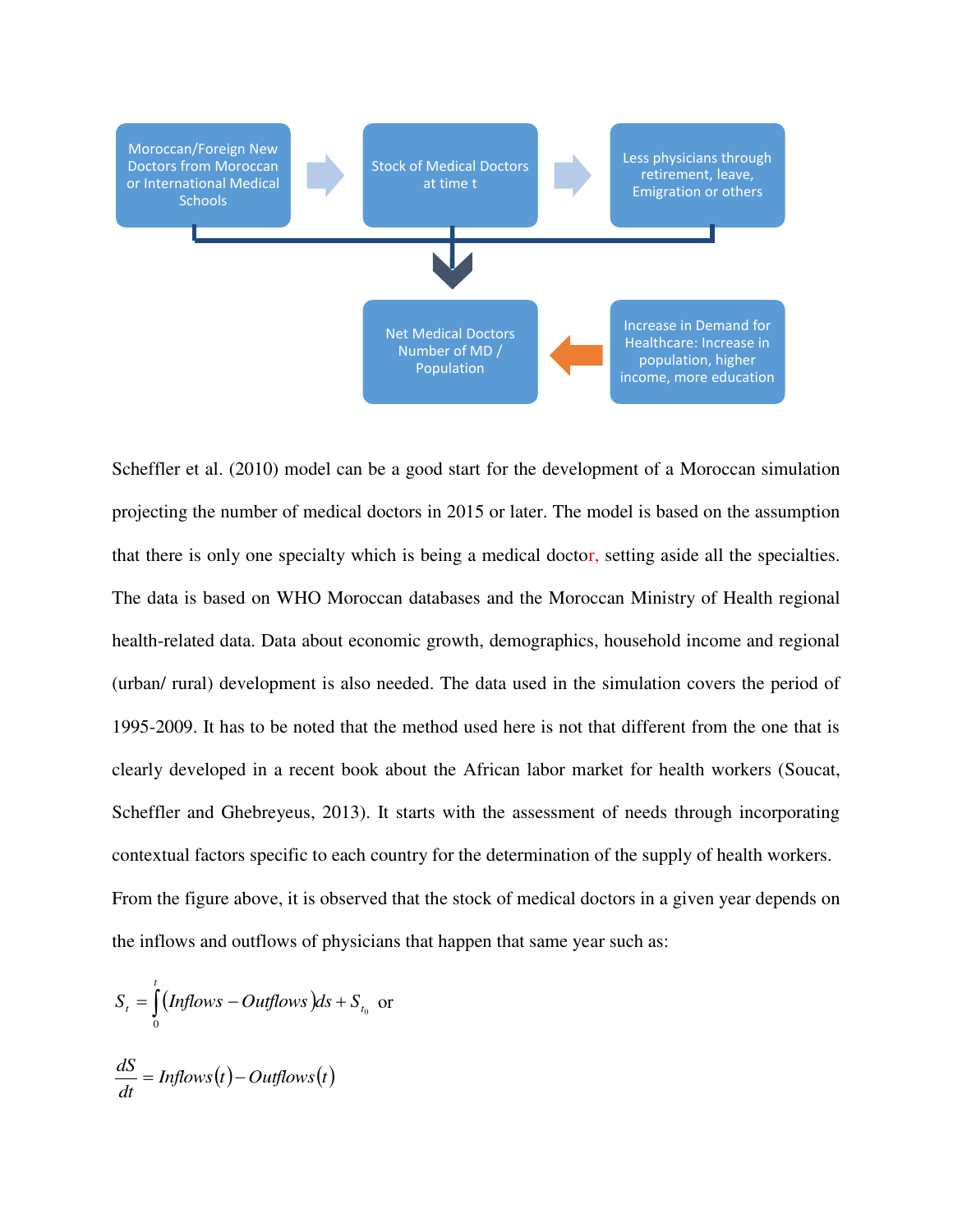Where  $S_i$  is the stock of medical doctors at time t.

After determining the net of medical doctors, the projected developments in term of demand for health care should be taking into consideration to measure its impact on physicians' need. The Moroccan minister of health explained that the number of medical, paramedical and administrative staff increased by 20.6% from 2007 to 2009 and announced the creation of 2,000 new positions under the current finance bill. In addition, the ministry started a new health care plan to train 3,300 doctors by 2020 (Magharebia, 2010).

In order to achieve the planned number of medical doctors by 2015 (MDGs), 2020 or later, it is necessary to define the trends of the most important variables influencing the results. The number of medical doctors in Morocco in a yearly basis is needed. The Moroccan Ministry of Health "[Santé en chiffres 2009](http://srvweb.sante.gov.ma/Publications/Etudes_enquete/Documents/SANTE_ENCHIFFRES_2009,%20EDITION%202010.pdf)" provides the number of medical doctors (specialists and generalists) in 2009. The values of this variable during 1999-2007 are provided by the Global Health Workforce Alliance (2010) from the Ministry of Health (GHWA, 2010). The stock of medical doctor migrants is also needed in a yearly basis. It is retrieved from the Docquier and Bhargava (2006) database about medical brain drain from 1999 to 2004. The rate of retirement is assumed to be a yearly average of 2.5% and is computed directly from the number of medical doctors. In 2005, the number of retiring medical doctors has increased by 371 (Boudarham, 2005) because of the voluntary leave campaign that took place that year when 236 specialists and 135 generalists voluntarily retired (Boudarham, 2005). Therefore, the yearly addition to the number of medical doctors can be computed as the new number minus the actual number of medical doctors plus the number of retired doctors and migrant doctors (Table 5). The value of total population is also needed in a yearly basis. The values were retrieved from the World Bank (WB) data bank (2010) for the period 1999-2009 and from the Human development Report for 2010 value and projection values of 2015 and 2020 (HDR, 2010).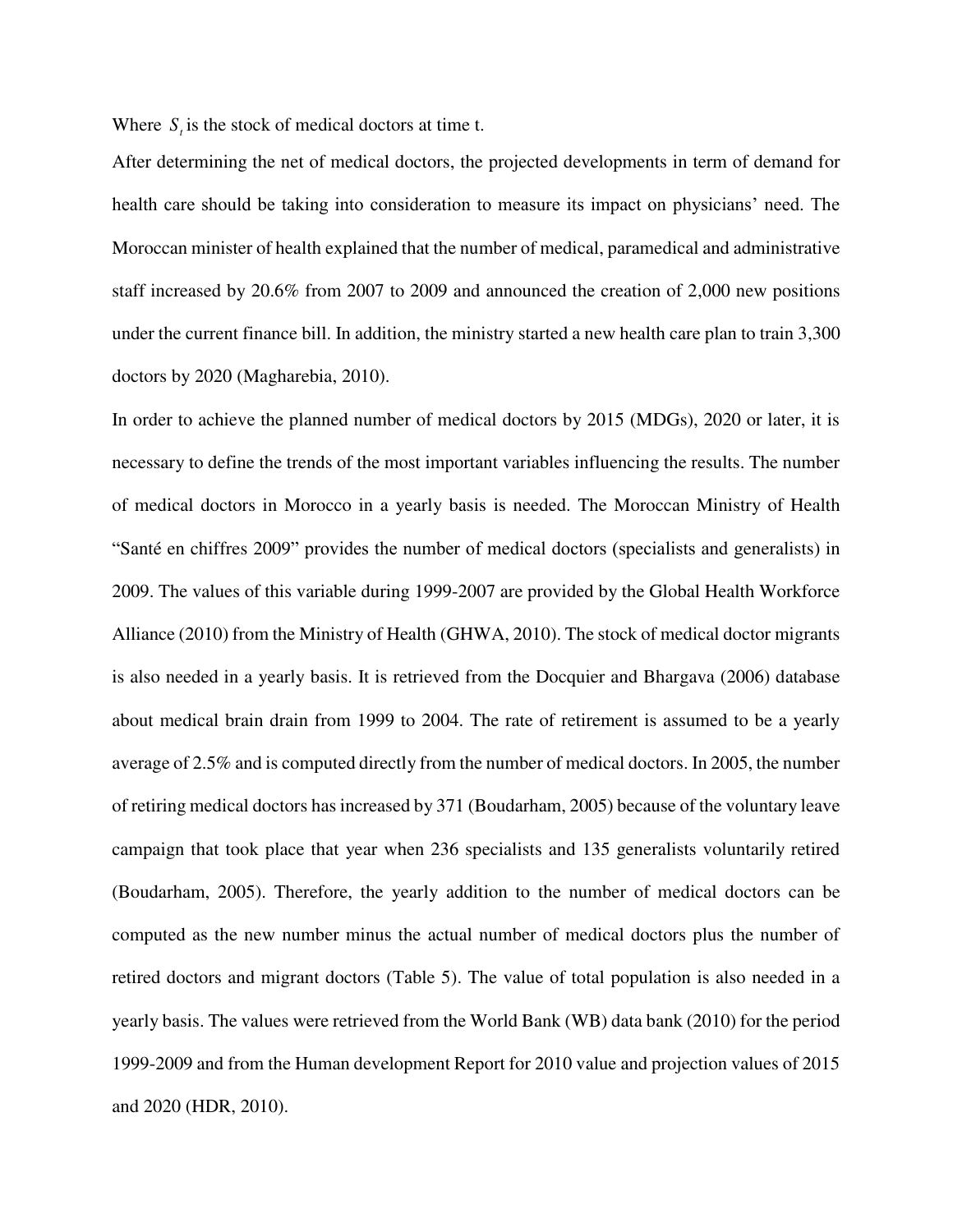It is then possible to compute the number of medical doctors per 10,000 people on a yearly basis. There is also the distribution of the population over the Moroccan land that can be needed when assessing the distribution of medical doctors over the rural and urban areas of Morocco. It is computed yearly given the Moroccan area of 446,300 square Km of land (WB, 2010) and the total population each year.

The other set of variables includes economic, health education and growth data that would be used as inflows into the model (Table 5). The values of GDP (US\$) and GDP per Capita (US\$) are retrieved from the World Data Bank of the WB. The values of the Gross National Income per Capita are also retrieved from the World Data Bank on a yearly basis from 1999 to 2009. In addition, data about the urban population values as percentage of total population is also retrieved on a yearly basis from the World data bank (WB, 2010). Health expenditures per Capita (PPP US\$) values are taken on a yearly basis from the Human Development Reports of 2006, 2005, 2004, 2003 and 2002 for the period 2000-2004. Then, the number of graduates in health is also taken from the World data bank (WB) for the years 2001 and 2005-2009 and includes all human resources for health.

#### **IV. Results and Discussion**

The idea is to define the trends of the different variables that are either inflow of outflows that influence the rate of physicians per population. After doing the back-casting, the trends allow the forecasting of future values until 2030. The trends are defined for key variables in Table 5 by conducting some linear regressions on the yearly data where X represents a yearly index.

| IJZ<br>w<br>TT.<br>u.<br>.<br>. |
|---------------------------------|
|---------------------------------|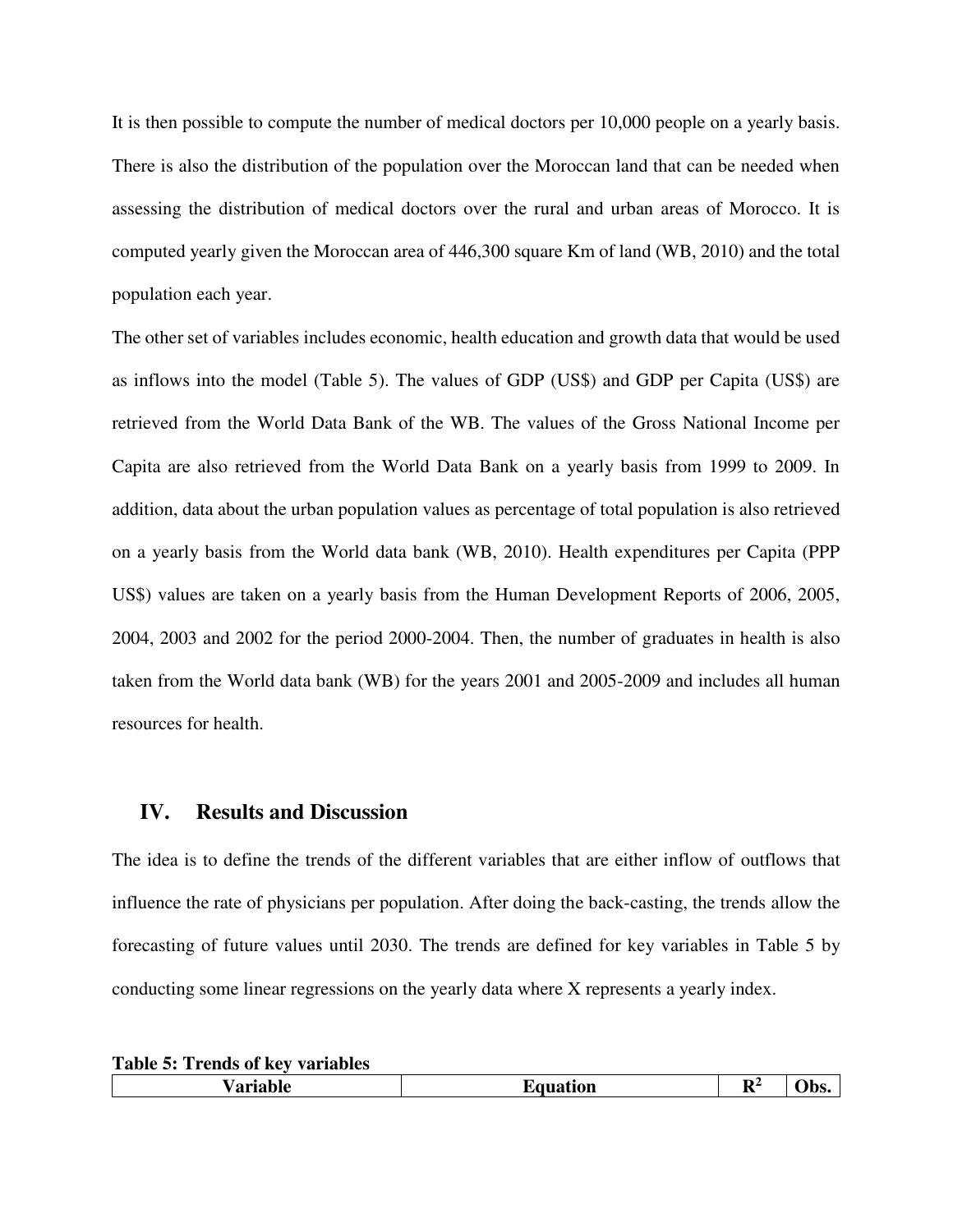| <b>Medical Doctor Number</b>              | MDNumber = $12898.52 + 684.69(X)$<br>(231.178)                 | 0.9672 | 10 |
|-------------------------------------------|----------------------------------------------------------------|--------|----|
| <b>Medical Doctor Migrants</b>            | MDMigrants = $1844.76 + 73 \n_{(175.26)} (X)$                  | 0.9888 | 6  |
| <b>Total Population</b>                   | $TotalPOP = 27.6 + 0.3859(X)$<br>(15.388)                      | 0.9402 | 16 |
| Urban Population (% of Total)             | UrbanPOP = $51.2974+0.5916(X)$<br>(81.54) $(11.63)$            | 0.8995 | 16 |
| Health Expenditures per Capita<br>(PPP\$) | HealthExpend = $174.4 + 13.9(X)$<br>(19.58) (3.8225)           | 0.7729 | 5  |
| GDP per Capita (Current US \$)            | GDPperCapita = $938.09+159.5036(X)$<br>(11.7564)               | 0.9258 | 12 |
| GNI per Capita (PPP int. \$)              | GNIperCapita = $2310+205.64(X)$<br>(51.43) $(27.08)$           | 0.9865 | 11 |
| Health Graduates (000s)                   | <i>HealthGraduates</i> = $64.55+38.795(X)$<br>(4.61)<br>(4.61) | 0.8018 | 6  |

The observed past trends are then projected into the next 30 years approximately to provide an idea about the outcomes of health given the movement of some variables such as migration and retirement of physicians. The forecasted number of additional medical doctors for the year 2015 is 4,204 that is greater than the wished for number of 3,300. However, this is just a projection of past trends where other variables, such as the retirement rate, were assumed to not change over the years.

Other results accounting for retirement could be attained to show that more medical doctors are needed. Furthermore, when considering the densities of medical doctors in relation to different territories with the inclusion of income increase, health and social security coverage and the new medical needs of the population in the coming years, the projected numbers of medical doctors are expected to be higher.

This means that the baseline scenario shows already important deficits in medical doctors in Morocco for the coming years. This can only increase under the current emigration flows and the retirement rates. Also, these are global figures where increases can further be obtained when looking at series of medical specialties that are now poorly populated or absent (Tables 6 and 7).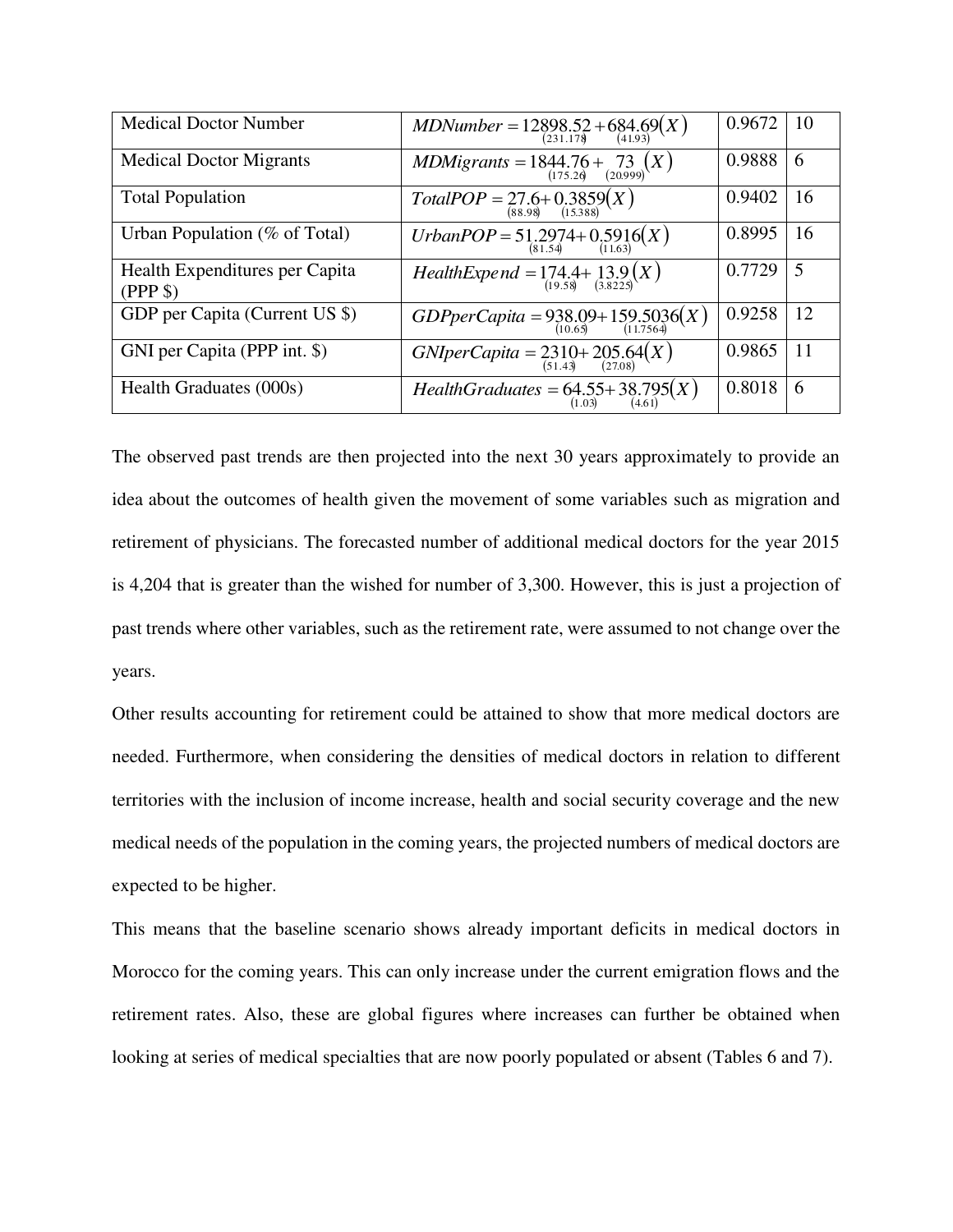|       |            |           |           | Period    |                  |                |               |
|-------|------------|-----------|-----------|-----------|------------------|----------------|---------------|
|       | <b>MD</b>  | <b>MD</b> | <b>MD</b> | <b>MD</b> | <b>Total POP</b> | POP density /  | Physician /   |
| Years | Retirement | Migration | Number    | Addition  | (Millions)       | sq. Km of land | 10,000 people |
| 1999  | 316        | 1842      | 12647     |           | 28.5             | 63.8           | 4.4           |
| 2000  | 326        | 1905      | 13045     | 2556      | 28.8             | 64.6           | 4.5           |
| 2001  | 358        | 1998      | 14314     | 3501      | 29.2             | 65.4           | 4.9           |
| 2002  | 374        | 2085      | 14970     | 3012      | 29.5             | 66.1           | 5.1           |
| 2003  | 408        | 2137      | 16307     | 3796      | 29.8             | 66.8           | 5.5           |
| 2004  | 419        | 2197      | 16775     | 3012      | 30.2             | 67.6           | 5.6           |
| 2005  | 801        | 2283      | 17188     | 3029      | 30.5             | 68.3           | 5.6           |
| 2006  | 443        | 2356      | 17716     | 3611      | 30.9             | 69.1           | 5.7           |
| 2007  | 457        | 2429      | 18269     | 3352      | 31.2             | 70.0           | 5.9           |
| 2008  | 477        | 2502      | 19061     | 3677      | 31.6             | 70.8           | 6.0           |
| 2009  | 481        | 2575      | 19250     | 3168      | 32.0             | 71.7           | 6.0           |
| 2010  | 511        | 2648      | 20430     | 4236      | 32.4             | 72.6           | 6.3           |
| 2011  | 528        | 2721      | 21115     | 3843      | 32.6             | 73.1           | 6.5           |
| 2012  | 545        | 2794      | 21800     | 3933      | 33.0             | 73.9           | 6.6           |
| 2013  | 562        | 2867      | 22484     | 4023      | 33.4             | 74.8           | 6.7           |
| 2014  | 579        | 2940      | 23169     | 4114      | 33.8             | 75.7           | 6.9           |
| 2015  | 596        | 3013      | 23854     | 4204      | 34.3             | 76.9           | 7.0           |
| 2016  | 613        | 3086      | 24538     | 4294      | 34.5             | 77.4           | 7.1           |
| 2017  | 631        | 3159      | 25223     | 4384      | 34.9             | 78.3           | 7.2           |
| 2018  | 648        | 3232      | 25908     | 4474      | 35.3             | 79.1           | 7.3           |
| 2019  | 665        | 3305      | 26592     | 4564      | 35.7             | 80.0           | 7.4           |
| 2020  | 682        | 3378      | 27277     | 4654      | 36.2             | 81.1           | 7.5           |
| 2021  | 699        | 3451      | 27962     | 4744      | 36.5             | 81.7           | 7.7           |
| 2022  | 716        | 3524      | 28646     | 4835      | 36.9             | 82.6           | 7.8           |
| 2023  | 733        | 3597      | 29331     | 4925      | 37.2             | 83.5           | 7.9           |
| 2024  | 750        | 3670      | 30016     | 5015      | 37.6             | 84.3           | $\rm 8.0$     |
| 2025  | 768        | 3743      | 30700     | 5105      | 38.0             | 85.2           | 8.1           |
| 2026  | 785        | 3816      | 31385     | 5195      | 38.4             | 86.1           | 8.2           |
| 2027  | 802        | 3889      | 32070     | 5285      | 38.8             | 86.9           | 8.3           |
| 2028  | 819        | 3962      | 32755     | 5375      | 39.2             | 87.8           | 8.4           |
| 2029  | 836        | 4035      | 33439     | 5465      | 39.6             | 88.6           | 8.5           |
| 2030  | 853        | 4108      | 34124     | 5555      | 40.0             | 89.5           | 8.5           |

**Table 6: Projections of the first set of variables** 

## **Table 7: Projections of the second set of variables**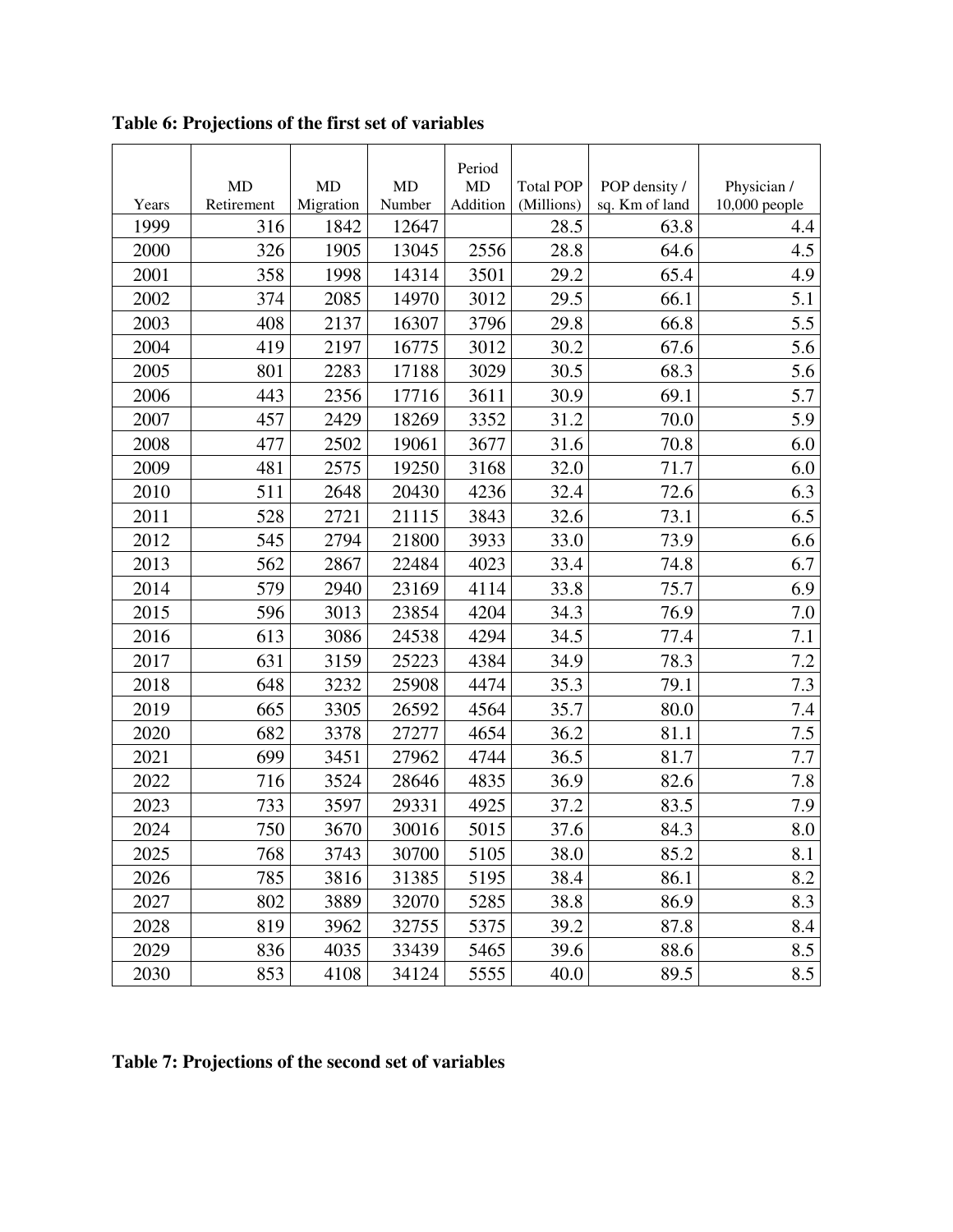|       | Urban POP (% of | Health Expend./ | GDP per Capita  | GNI / capita    | Graduates in  |
|-------|-----------------|-----------------|-----------------|-----------------|---------------|
| Years | total pop)      | Capita (PPP \$) | (Current US \$) | (PPP int. $$$ ) | Health (000s) |
| 1999  | 55.3            | 160.5           | 1380.9          | 2460.0          | 65            |
| 2000  | 53.3            | 174.0           | 1270.3          | 2510.0          | 103           |
| 2001  | 53.6            | 199.0           | 1278.7          | 2730.0          | 181           |
| 2002  | 54.0            | 186.0           | 1353.6          | 2840.0          | 181           |
| 2003  | 54.3            | 218.0           | 1649.2          | 3060.0          | 220           |
| 2004  | 54.7            | 234.0           | 1863.0          | 3270.0          | 259           |
| 2005  | 55.0            | 243.9           | 1924.1          | 3450.0          | 251           |
| 2006  | 55.3            | 257.8           | 2096.1          | 3790.0          | 263           |
| 2007  | 55.7            | 271.7           | 2372.8          | 3980.0          | 407           |
| 2008  | 56.0            | 285.6           | 2768.7          | 4230.0          | 444           |
| 2009  | 56.4            | 299.5           | 2795.2          | 4400.0          | 471           |
| 2010  | 58.2            | 313.4           | 2852.1          | 4572.0          | 491           |
| 2011  | 59.0            | 327.3           | 3011.6          | 4777.6          | 530           |
| 2012  | 59.6            | 341.2           | 3171.1          | 4983.3          | 569           |
| 2013  | 60.2            | 355.1           | 3330.6          | 5188.9          | 608           |
| 2014  | 60.8            | 369.0           | 3490.1          | 5394.5          | 646           |
| 2015  | 61.4            | 382.9           | 3649.6          | 5600.2          | 685           |
| 2016  | 61.9            | 396.8           | 3809.2          | 5805.8          | 724           |
| 2017  | 62.5            | 410.7           | 3968.7          | 6011.5          | 763           |
| 2018  | 63.1            | 424.6           | 4128.2          | 6217.1          | 802           |
| 2019  | 63.7            | 438.5           | 4287.7          | 6422.7          | 840           |
| 2020  | 64.3            | 452.4           | 4447.2          | 6628.4          | 879           |
| 2021  | 64.9            | 466.3           | 4606.7          | 6834.0          | 918           |
| 2022  | 65.5            | 480.2           | 4766.2          | 7039.6          | 957           |
| 2023  | 66.1            | 494.1           | 4925.7          | 7245.3          | 996           |
| 2024  | 66.7            | 508.0           | 5085.2          | 7450.9          | 1034          |
| 2025  | 67.3            | 521.9           | 5244.7          | 7656.5          | 1073          |
| 2026  | 67.9            | 535.8           | 5404.2          | 7862.2          | 1112          |
| 2027  | 68.5            | 549.7           | 5563.7          | 8067.8          | 1151          |
| 2028  | 69.0            | 563.6           | 5723.2          | 8273.5          | 1190          |
| 2029  | 69.6            | 577.5           | 5882.7          | 8479.1          | 1228          |
| 2030  | 70.2            | 591.4           | 6042.2          | 8684.7          | 1267          |

To complete the picture, the trends in key variables are introduced in table 8.

## **Table 8: Regression outcomes for Trends in Key Variables**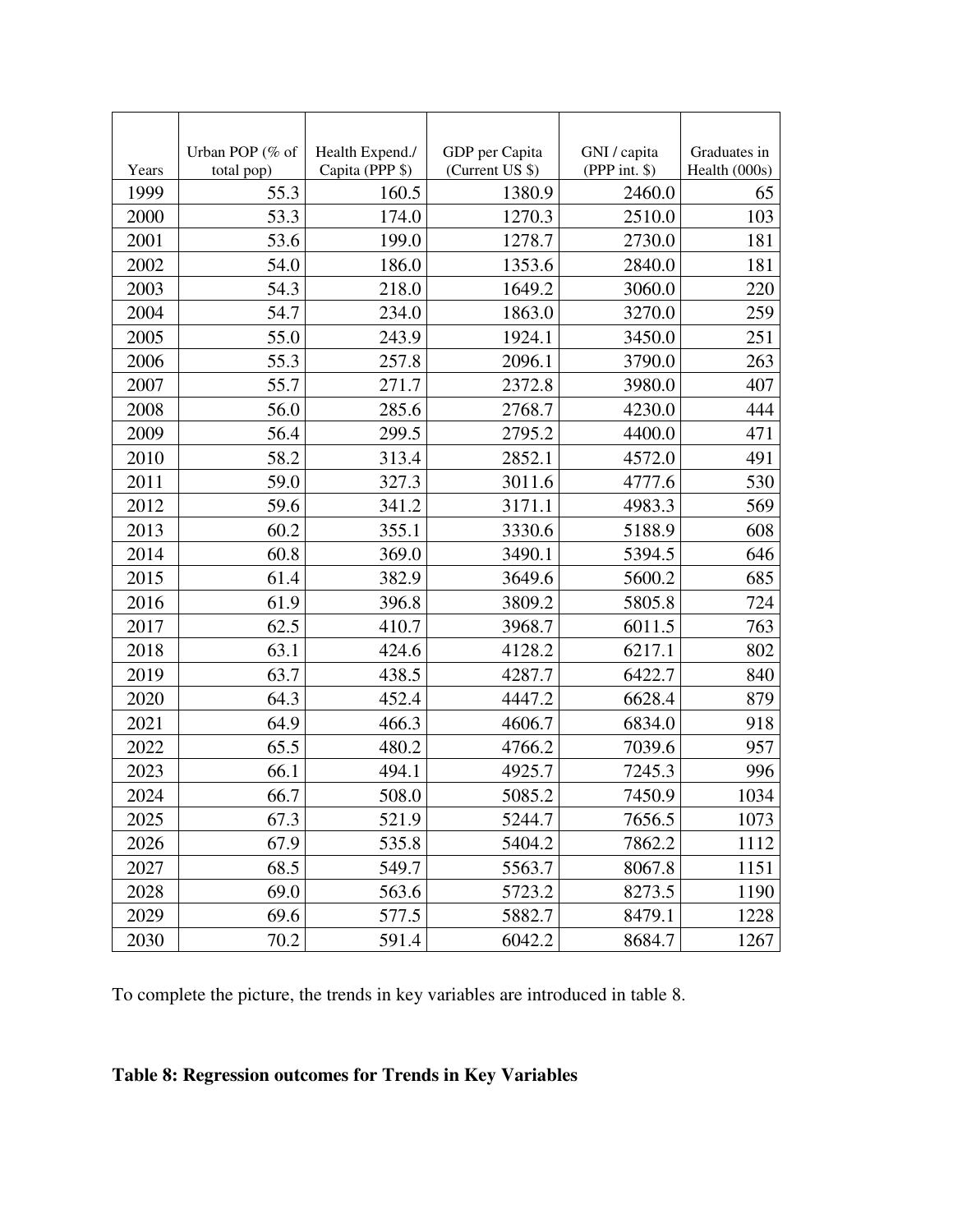| Variable                            | Trend     | Intercept | $R^2$  | observations |  |
|-------------------------------------|-----------|-----------|--------|--------------|--|
| Urban Population (as $\%$ of Total) | 0.5916    | 51.29     | 0.8995 | 16           |  |
|                                     | (11.63)   | (81.54)   |        |              |  |
| Health Expenditures per Capita      | 174.4     | 13.9      | 0.7729 | 5            |  |
| (PPP \$)                            | (19.579)  | (3.8225)  |        |              |  |
|                                     | 159.5036  | 938.0879  | 0.9258 | 12           |  |
| GDP per Capita (Current \$)         | (11.7564) | (10.6479) |        |              |  |
|                                     | 205.6364  | 2310      | 0.9865 |              |  |
| GNI per Capita (PPP int. \$)        | (27.0843) | (51.4275) |        | 11           |  |
|                                     | 38.795    | 64.5517   |        |              |  |
| Health Graduates (000s)             | (4.6076)  | (1.0276)  | 0.8018 | 6            |  |

The above results show how the forecasting of medical doctors in relation to the needs while accounting for migration and retirement could benefit from simple methods developed elsewhere. This simple exercise could be repeated each time there are new needs and supplies. While the new medical schools and the new hospitals are not included in the above simulations, they can easily be introduced as far as new data is available.

When looking closely to a specific country (Morocco) of the MENA region, it appears that local needs of healthcare are increasing. Furthermore, enhancements in the quality of health services are also expected to play an important role. This is happening under the effects of demographic changes, income enhancement, urbanization and regionalization but also with the promotion of social health programs. While the factors related to the demand side do have increasing impacts on progressive increases in supplies in the future, this is also showing the need for diversifying the means of providing better services. In this process, while medical research needs to be emphasized further, the deficit in medical doctors is considered to be increasing. Medical education and research are then becoming central parts for satisfying the pressure from increased health demand. This is expected to be happening even under the current increase of the capacity of medical schools and the development of new schools.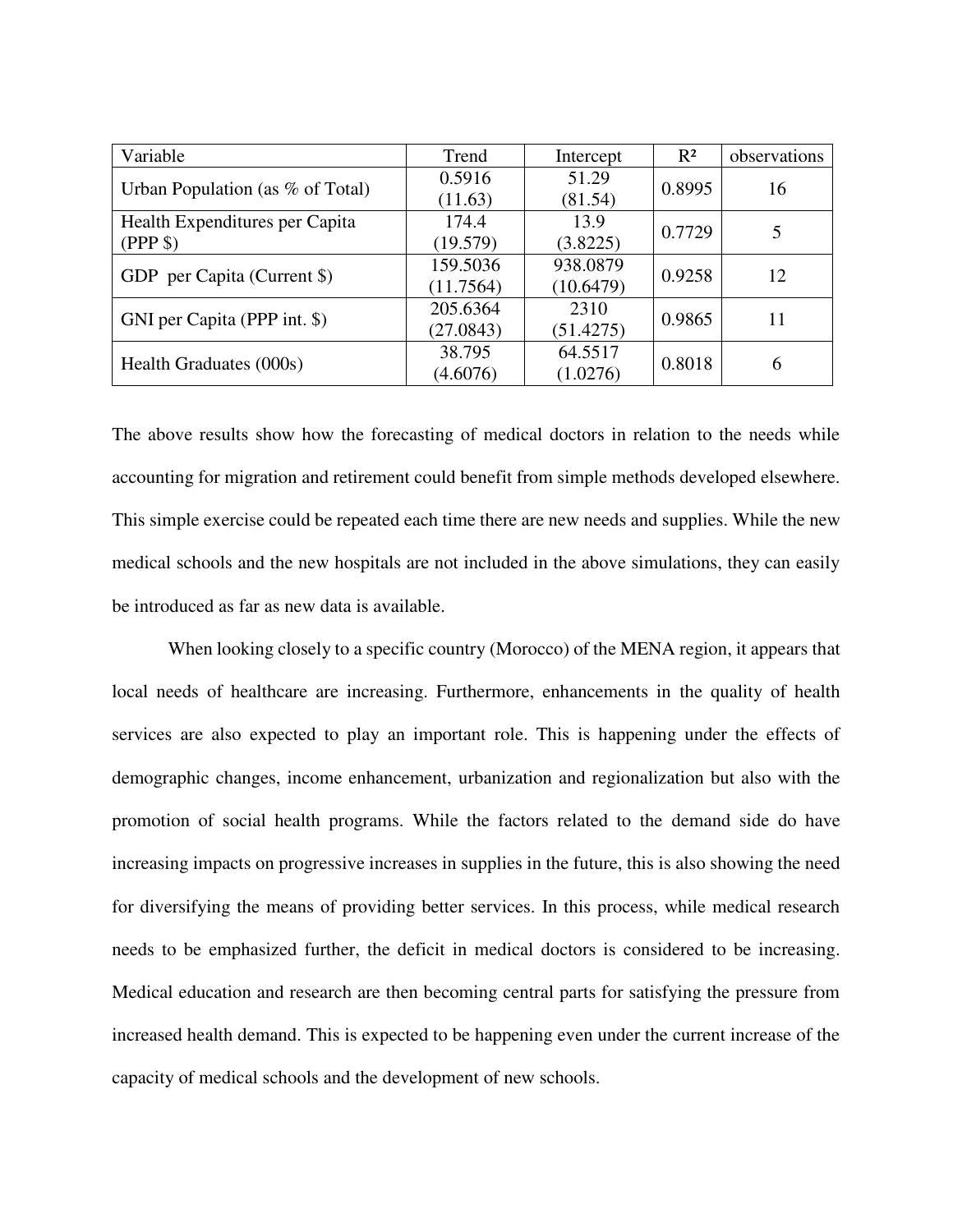## **Conclusion**

The current paper focused on the forecasting of health workforce under the pressure of the increasing needs for health services. When accounting for the emigration of medical doctors, the pressure of demand becomes even more important. Away from health technologies that need continuous updating, human resources and especially medical doctors and human expertise appears to be crucial. The cooperative frameworks with other countries and mainly with the EU and the countries composing it can be an important source for satisfying both the needs of the EU and those of Morocco. In this process, research and education in the medical area can be the core for the acceleration of bilateral and multilateral exchanges in health services.

#### **References**

- Barber, P and Lopez-Valcarcel, B. G. (2010). Forecasting the need for medical specialists in Spain: application of a system dynamics model, Human Resources for Health, 8(24).
- COGME. (2005). Council on Graduate Medical Education. 2005. Physician Workforce Policy.
- Docquier, F., and Bhargava, A. (2006). The Medical Brain Drain A new panel data set on physician's emigration rates (1991-2004), World Bank contract.
- Driouchi, A. (2014). Labor and Health Economics in the Mediterranean Region: Migration and Mobility of Medical Doctors (pp. 1-358). Hershey, PA: IGI Global. doi:10.4018/978-1-4666- 4723-7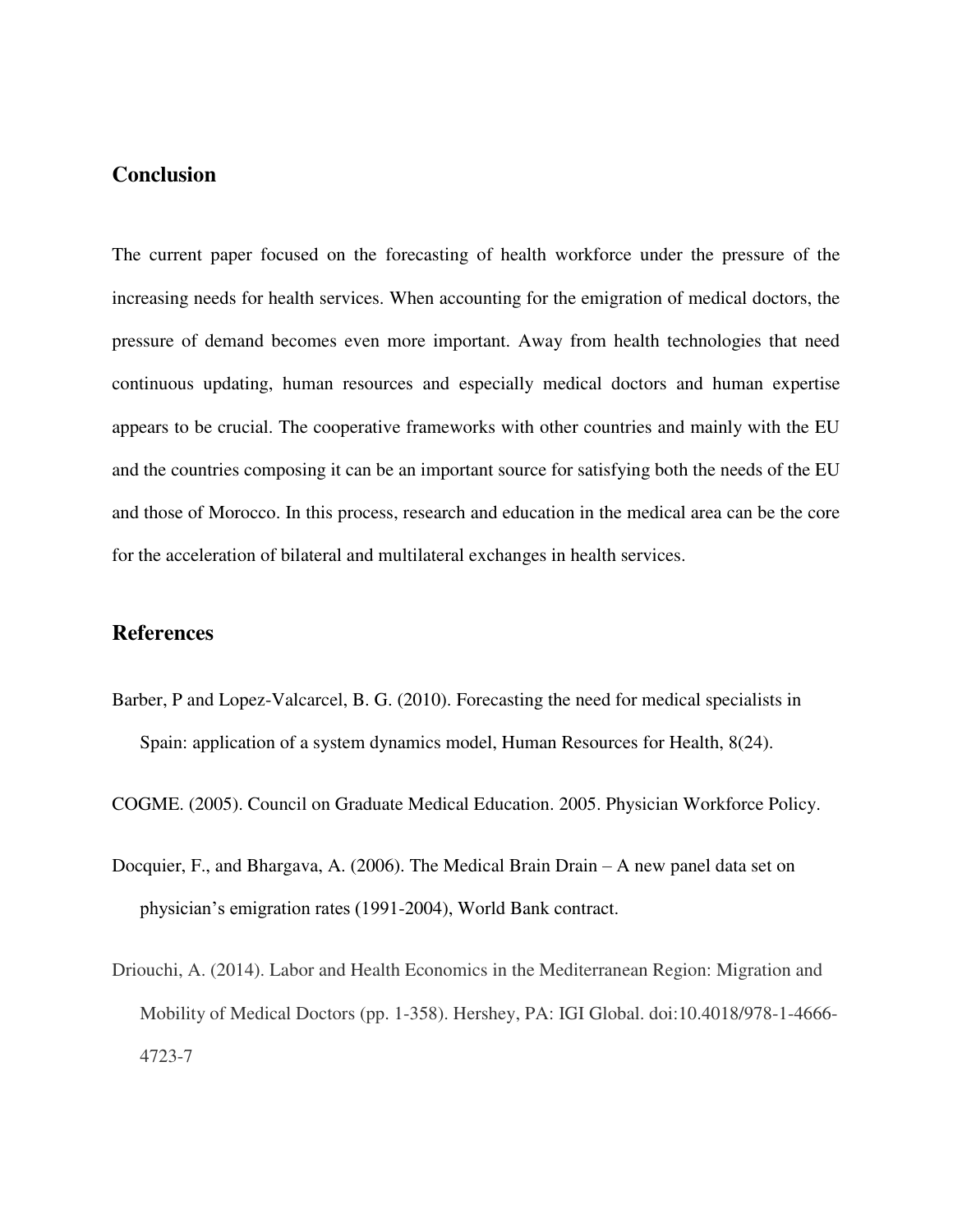- Driouchi, A. and Kadiri, M. (2010). Emigration of skilled labor under risk aversion: the case of medical doctors from Middle Eastern and North African economies, The Institute of Economic Analysis and Prospective Studies (IEAPS), Al Akhawayn University (AUI).
- Fazekas, M., Ettelt S., Newbould, J., and Nolte, E. (2010). Framework for assessing, improving and enhancing health service planning, RAND, Bertelsmann Foundation, Europe.
- FMP. (2010). Faculté de Médecine et de Pharmacie, Etudes au Maroc, Retrieved from: <http://www.etudesaumaroc.com/faculte-de-medecine-et-de-pharmacie-p1-27.html>

GHWA. (2010). Global Health Workforce Alliance.

Greenberg, L., and Cultice, J. M. (1997). Forecasting the need for physicians in the United States: the Health Resources and Services Administration's physician requirements model, Health Services Research. Retrieved from:

http://findarticles.com/p/articles/mi\_m4149/is\_n6\_v31/ai\_19210115/?tag=content:col1

- HDR Human Development Reports. (2011). Human Development Reports of 2009, 2008/2007, 2006, 2004, 2003 and 2002, UNDP, Retrieved from: <http://hdr.undp.org/en/reports/global/hdr2010/>
- HDR. (2010). The Real Wealth of Nations: Pathways to Human Development. Retrieved from: [http://hdr.undp.org/en/media/HDR\\_2010\\_EN\\_Complete\\_reprint.pdf](http://hdr.undp.org/en/media/HDR_2010_EN_Complete_reprint.pdf)
- HDR. (2005). International cooperation at a crossroads: Aid, trade and security in an unequal world. Retrieved from: [http://hdr.undp.org/en/media/HDR05\\_complete.pdf](http://hdr.undp.org/en/media/HDR05_complete.pdf)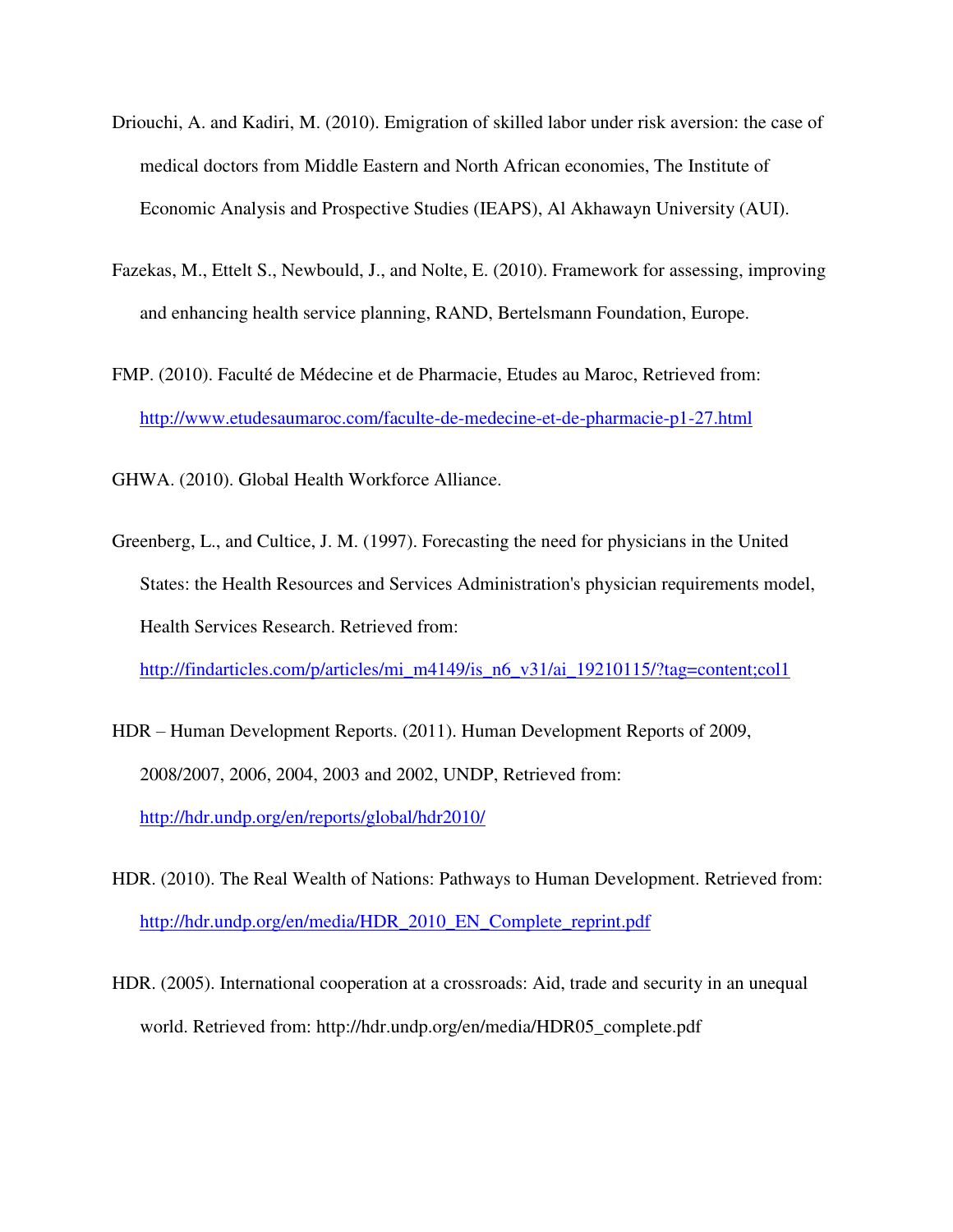Hughes, B. B., Kuhn,R., Peterson, C. M., Rothman, D. S., and Jose R. (2011). Projections of global health outcomes from 2005 to 2060 using the International Futures integrated forecasting model. Retrieved from [http://www.who.int/bulletin/volumes/89/7/10-](http://www.who.int/bulletin/volumes/89/7/10-083766/en/index.html) [083766/en/index.html](http://www.who.int/bulletin/volumes/89/7/10-083766/en/index.html) 

Khachani, M. (2010). La migration des personnes hautement qualifiées : le cas du Maroc.

- Martin, M. C. (2008). Individual and Collective Resources and Health in Morocco, (Research paper N. 2008/21), UNU-WIDER.
- Ministry of Health, Morocco. (2010). Exercice des Professions de la Santé. Retrieved from: <http://srvweb.sante.gov.ma/Reglementation/ProfSante/Pages/default.aspx>
- Ministry of Health, Morocco. (2009). Santé en chiffres 2009, Direction de la Planification et des Ressources Financières (DPRF), Division de la Planification et des Etudes (DPE), Service des Etudes et de l'Information Sanitaire (SEIS). Retrieved from:

[http://srvweb.sante.gov.ma/Publications/Etudes\\_enquete/Documents/SANTE\\_ENCHIFFRES](http://srvweb.sante.gov.ma/Publications/Etudes_enquete/Documents/SANTE_ENCHIFFRES_2009,%20EDITION%202010.pdf) [\\_2009,%20EDITION%202010.pdf](http://srvweb.sante.gov.ma/Publications/Etudes_enquete/Documents/SANTE_ENCHIFFRES_2009,%20EDITION%202010.pdf) 

Ministry of Health, Morocco/ WHO – World Health Organization. (2006). Comptes Nationaux de la Santé. Retrieved from:

http://sryweb.sante.gov.ma/Publications/Etudes\_enquete/Documents/Comptes\_Nationaux\_de [\\_la\\_Sant%C3%A9\\_2006.pdf](http://srvweb.sante.gov.ma/Publications/Etudes_enquete/Documents/Comptes_Nationaux_de_la_Sant%C3%A9_2006.pdf) 

MNEMTSR – Ministry of National Education, Management Training and Scientific Research. (2010). Entry to Medical and Pharmacy Universities and Dental Universities as of 2010- 2011, (Number 04/0229/1224).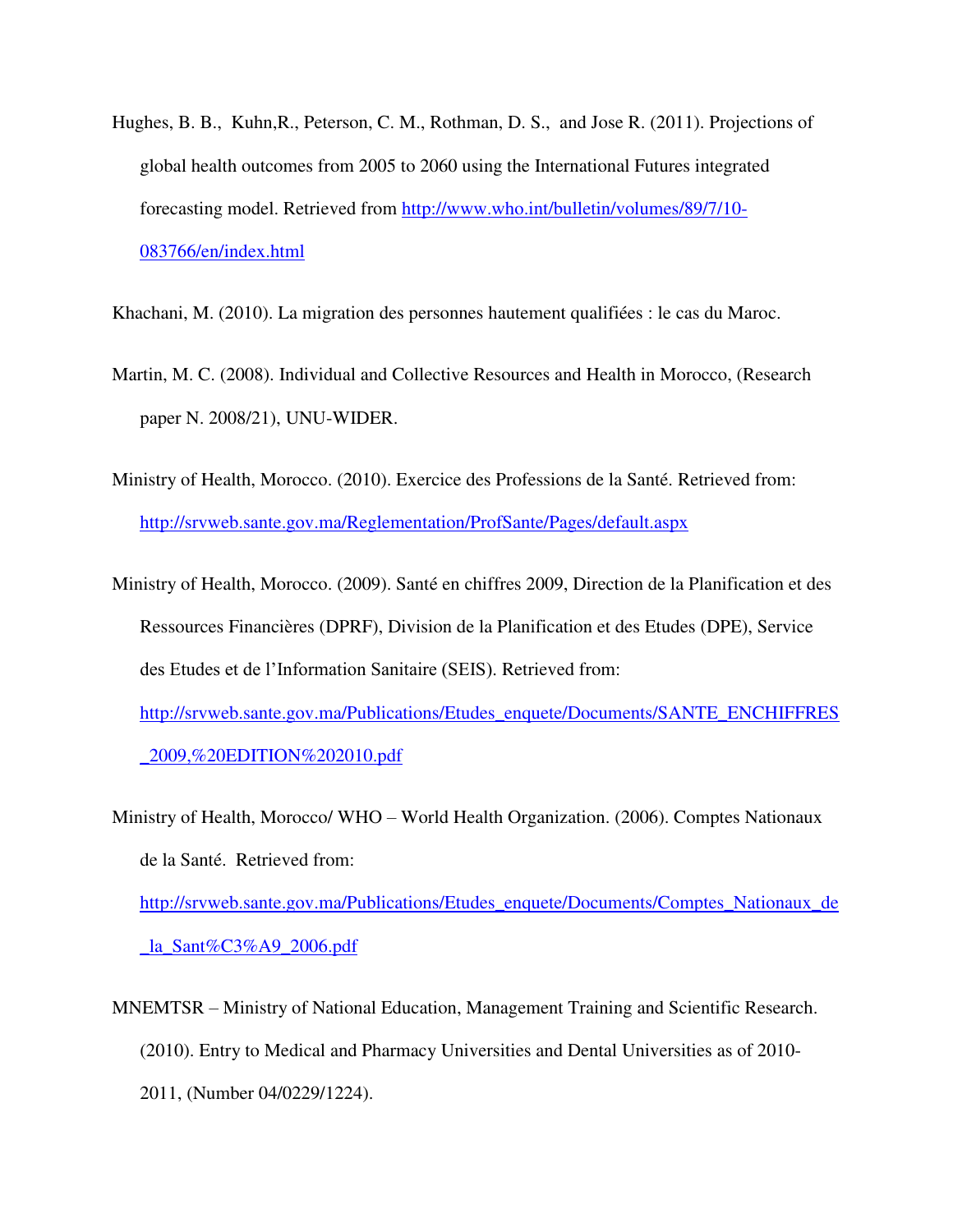- Morocco. (2008). Médecins (par 1000 habitants) Maroc, Perspective Monde, Retrieved from: [http://perspective.usherbrooke.ca/bilan/servlet/BMTendanceStatPays?codePays=MAR&code](http://perspective.usherbrooke.ca/bilan/servlet/BMTendanceStatPays?codePays=MAR&codeStat=SH.MED.PHYS.ZS&codeStat2=x&langue=fr) [Stat=SH.MED.PHYS.ZS&codeStat2=x&langue=fr](http://perspective.usherbrooke.ca/bilan/servlet/BMTendanceStatPays?codePays=MAR&codeStat=SH.MED.PHYS.ZS&codeStat2=x&langue=fr)
- Morris, C. (2007). Morocco to Improve Medical Future. Retrieved from : http://www.journeybeyondtravel.com/news/morocco-travel/morocco-to-improve-medicalfuture.html
- Saidi, S. 2009. Les médicaments génériques au Maroc entre politique de santé publique et stratégies des laboratoires pharmaceutiques, Institut de Management des Industries de la Santé (IMIS), IHEES, Mémoire de Master.
- Scheffler, R. M., Liu, J. X., Kinfuc, Y., and Dal Poz, M. R. (2008). Forecasting the global shortage of physicians: an economic- and needs-based approach, Bulletin of the World Health Organization, 86, 516-523.
- Semlali, H. (2010). The Morocco Country Case Study: Positive Practice Environments (PPE).
- SNMSL Syndicat National des Médecins du Secteur Libéral. (2003). Place de la Médecine Libérale au Maroc, Bureau National, 1er Congrès National, Casablanca.
- Soucat, Agnes, Richard Scheffler, with Tedros Adhanom Ghebreyesus, eds. (2013). The Labor Market for Health Workers in Africa: A New Look at the Crisis. Washington DC: World Bank. DOI: 10.1596/978-0-8213-9555-4. License:Creative Commons Attribution CC BY 3.0, 356 pages.